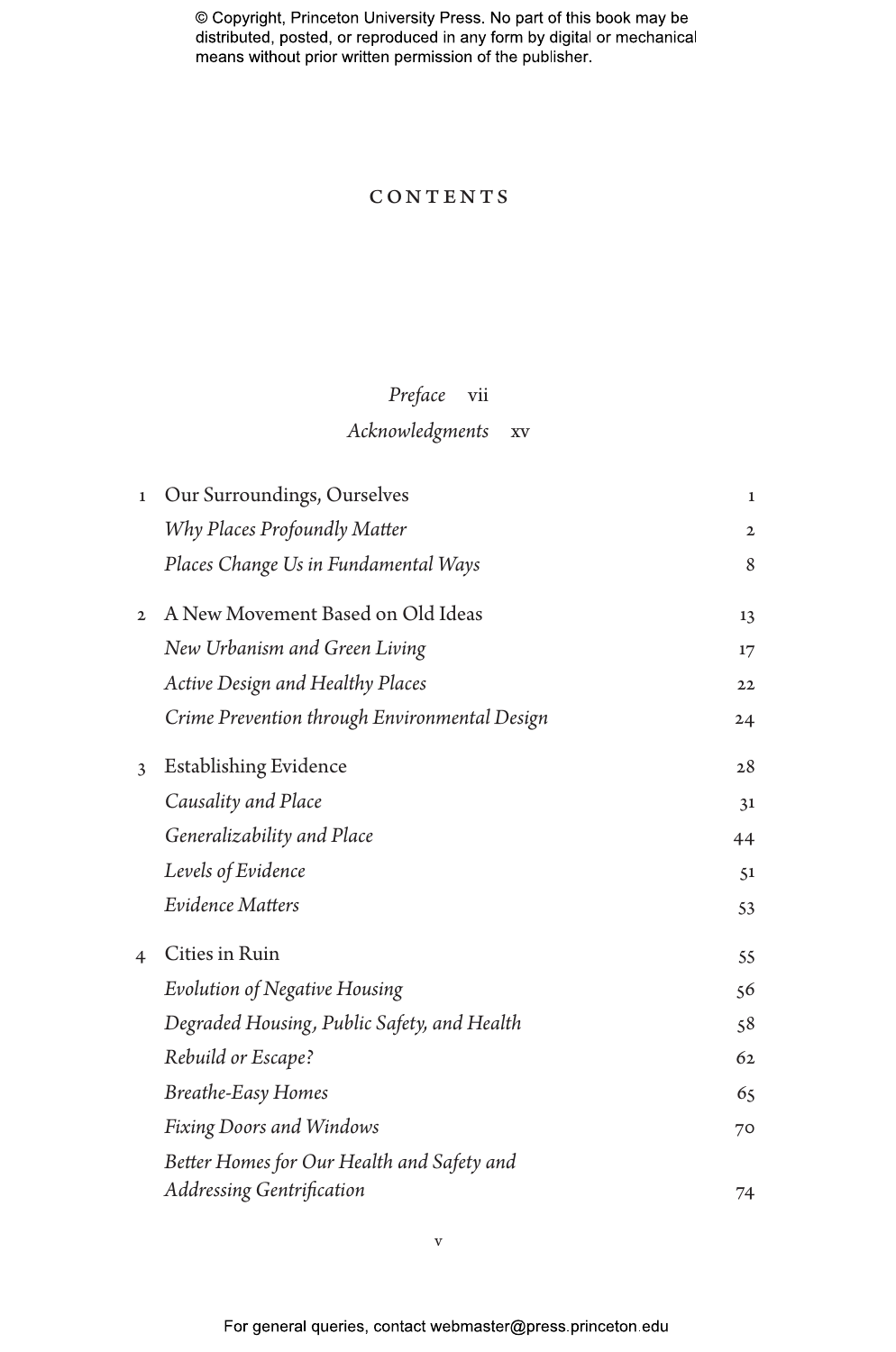vi CONTENTS

| 5 | The Nature Cure                                                   | 79  |
|---|-------------------------------------------------------------------|-----|
|   | Crime-Fighting Trees                                              | 83  |
|   | Philadelphia's Experiment with Greening                           | 86  |
|   | Seeing Green Space and Trees to Improve Health                    | 93  |
|   | Beetles That Kill Trees Are Bad for Our Health and Safety         | 96  |
|   | Green Space and Our Health and Safety                             | 99  |
| 6 | Driving Ambivalence                                               | 101 |
|   | Walking off the Pounds by Choosing the Train                      | 104 |
|   | Riding Light Rail in Charlotte to Lose Weight                     | 106 |
|   | More Walking in Los Angeles, Fewer Trips in Cars                  | 110 |
|   | Designing Out Cars to Reduce Crime                                | 113 |
|   | The LAPD's Operation Cul-De-Sac                                   | 114 |
|   | Designing Out Cars to Promote Health and Safety                   | 116 |
| 7 | Good Clean Fun                                                    | 118 |
|   | Making Commercial Districts Safe                                  | 120 |
|   | Business Improvement Districts Reduce Crime in Los Angeles        | 121 |
|   | Making Parks Places for Physical Activity                         | 127 |
|   | Simple Signs Increase Physical Activity in Parks                  | 134 |
|   | Motivating People to Use Commercial and Recreational Spaces       | 136 |
| 8 | <b>Embracing Change</b>                                           | 138 |
|   | The Unintended Consequences of Positive Action                    | 139 |
|   | University City District Success Leads to Strain on Public School | 140 |
|   | Successful Figueroa BID Impacts Infrastructure and                |     |
|   | Housing Options                                                   | 142 |
|   | Light Rail Development Brings Boom to Neighborhood                | 145 |
|   | The Impact of Changes to Places on Services                       | 146 |
|   | Epilogue: Where Next?                                             | 149 |

*Notes* 157 *Index* 183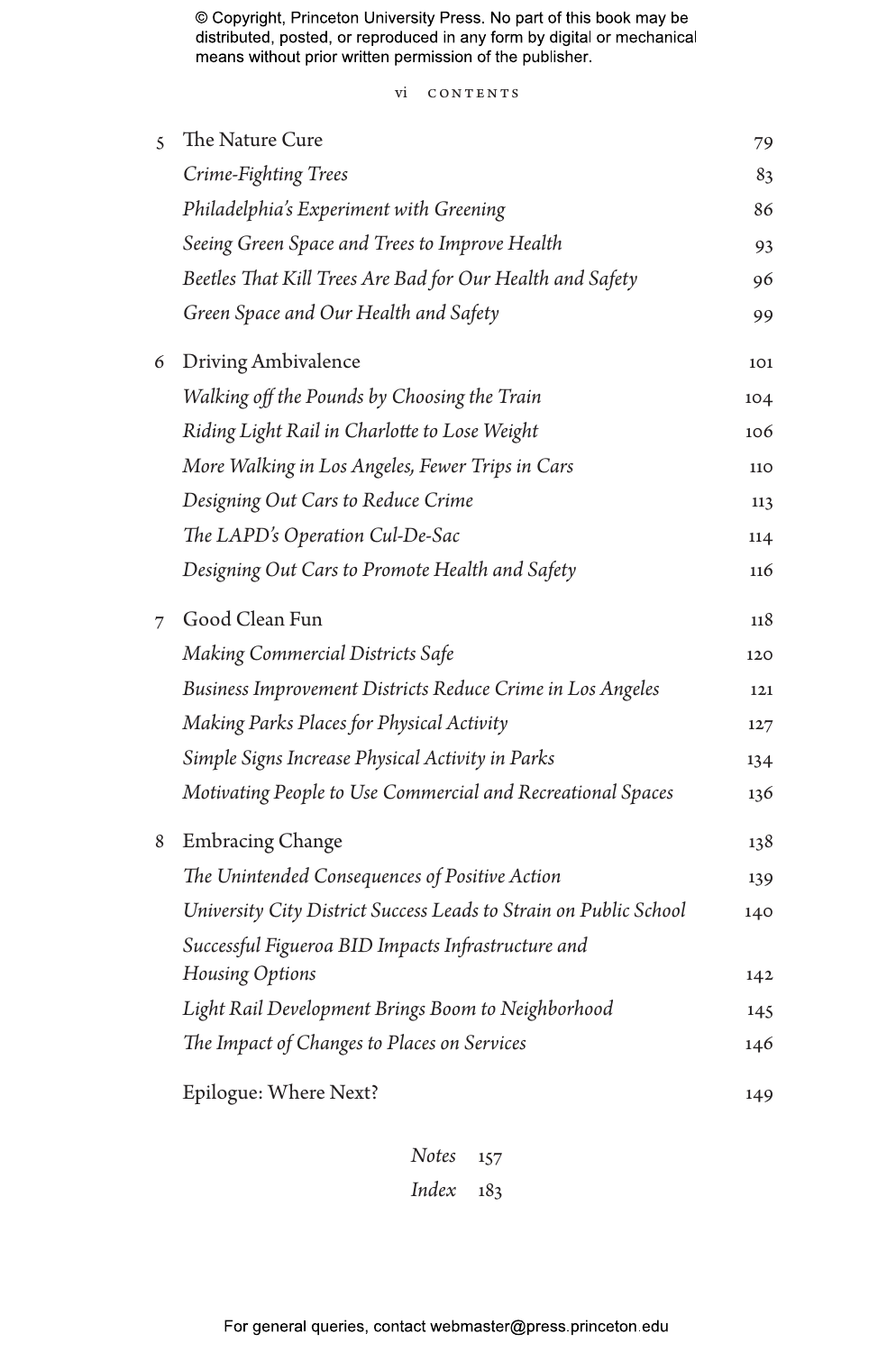# 1

# Our Surroundings, Ourselves

consider these true and all-too-common stories. A woman walking on the South Side of Chicago is accosted by a man who puts a gun to her neck and takes her to a nearby abandoned building. When he is unable to get into the boarded-up building, he forces her into an empty lot and sexually assaults her.<sup>1</sup> A boy in East Saint Louis is laughing one minute and breathless from an asthma attack the next. An ambulance rushes him to the hospital, but, in a city where garbage collection can be sporadic and raw sewage backs up into people's homes, his asthma will only return.<sup>2</sup> A young man in suburban New Jersey is killed when the car in which he is riding crosses a roadway divider and hits oncoming traffic. The car, which was driven by another young man, is so badly damaged that firefighters need to forcibly extricate both driver and passenger.<sup>3</sup>

These are all tragedies that could have been avoided. Now consider the following true stories. A woman in Southwest Philadelphia decides to do something about the vacant lots in her neighborhood: eyesores created when abandoned homes were torn down and nothing replaced them. She transforms these spaces by picking up the trash and debris and planting grass. The abandoned space becomes a pocket park that is used for picnics, community meetings, and arts and crafts for local kids. With the transformation of these formerly vacant lots, crime drops in her neighborhood and her neighbors feel less stressed.<sup>4</sup> A boy in the High Point neighborhood of Seattle moves into a home that has been specially designed to prevent asthma and other breathing problems. He is happier, healthier, and can breathe much better here, while his parents can finally get a restful night's sleep.<sup>5</sup> A young man in Charlotte's Uptown neighborhood no longer needs to drive his car to work because he lives near a new light-rail line and a no-traffic bikeway. He is part of a new generation, less exposed to the dangers of the road because new transit options have made personal cars less attractive.<sup>6</sup> An immigrant family in Los Angeles that lives near

1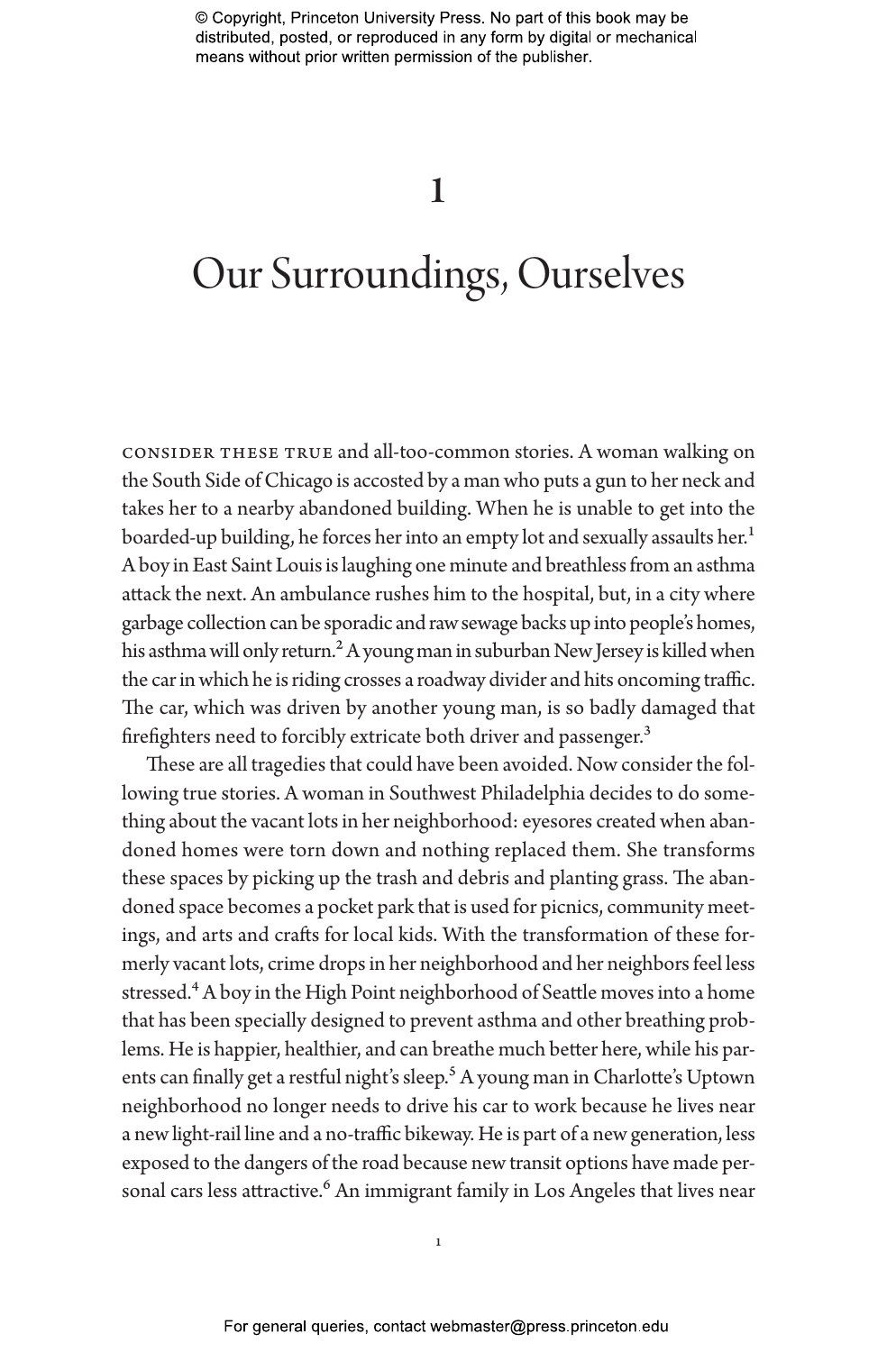2 CHAPTER 1

and works in a newly revitalized, well-managed, and now thriving commercial district finds that they suddenly have a greater choice of goods and services, many of which are locally sourced, and their home neighborhood has become safer and more vibrant due to deeply invested community stakeholders and place managers.7

Real lives are changed in positive ways with thoughtful rehabilitations of places. Real lives are marred when we let places deteriorate and urban blight worsen. While it is easy to point to ways that urban environments are harmful, cities are already some of our safest places and ripe for further improvement. Accidents, poor health, and victimization are not always unavoidable mishaps that occur as a matter of poor luck or lack of individual determination.<sup>8</sup> When someone in a disadvantaged neighborhood manages to live a safe and healthy life, it is easy to credit their personal drive in making the best out of their hardscrabble surroundings. But that's only part of the equation, maybe even just a small part. Good health and personal safety result from more than just good individual choices and what we teach our children, especially for those living in dangerous and unhealthy surroundings.<sup>9</sup> Paying close attention to those surroundings, as a first order of business, could be the path to lasting community benefits that even the best teachers and a load of gumption can't provide.

# Why Places Profoundly Matter

Interest in reshaping places to improve the health and safety of the people who inevitably live, work, and play in them has grown over the past two decades.<sup>10</sup> In many ways, these place-based programs are a departure from business-asusual approaches in many fields (e.g., medicine, law enforcement, psychology) that have focused primarily on the characteristics of individuals and the myriad ways to get these individuals to modify their lifestyles in positive and sustained ways. Despite massive resource investments, individually focused intervention programs that seek to encourage better eating, more daily exercise, and safety precautions have fallen far short of expectations. While there are certainly examples of success, more can be done to supplement, or even supplant, individual-based programs with place-based programs that hold significant promise and, in some cases, have already been proven successful under rigorous scientific testing.

Even when they work, individually based programs can lose sight of the bigger picture. Medicine produced by pharmaceutical companies only works if people take it according to the correct timing and dosage. Twelve-step programs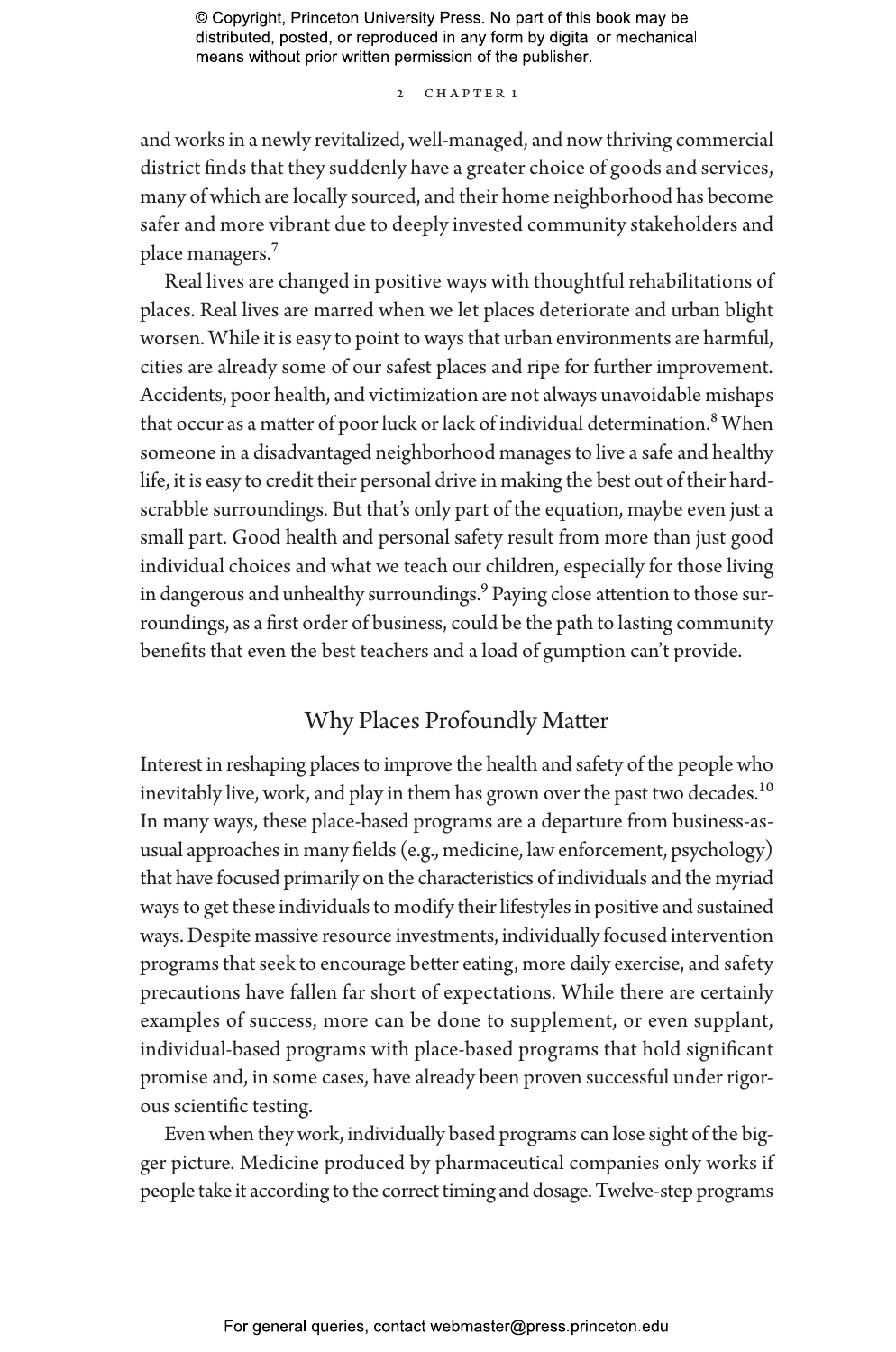Our Surroundings, Ourselves 3

only work if individuals consistently show up for their group sessions and stay committed to the behavior-change regimens they pledged. These programs are often so focused on the particular circumstances of each individual that they are difficult to deliver to large populations, thus often touching relatively few lives and ignoring how broader environmental influences can so strongly dictate individual decisions. Episodically treating small numbers of people for chronic stress, obesity, or lack of daily physical activity, while ignoring the unhealthy social and physical environments where they work, live, and play, has led society on a fifty-year wild-goose chase for individual "cures" and delayed efforts to create policies that address the causes of poor health and safety that are often rooted in the very places and mundane surroundings where we dwell.

Changes to the built environment of places can impact the health and safety of everyone living or working in an area, influencing individual choices often by default and leading to positive and sustainable changes. Take the example of daily exercise. It is far easier to sustain an active lifestyle by walking to work as part of one's daily commute than it is to get up early each day before work and drive to a gym. Driving itself offers no exercise benefit, and education campaigns and reminders from your doctor to get to the gym and exercise have been shown to be unsuccessful for the vast majority of us. By contrast, for people who live in an area where walking to work is feasible, or maybe even preferable because the physical environment around them promotes it, the choice to be active becomes much easier, more maintainable, and more successful as a personal health strategy.

A simple strategy in choosing place-based programs is to consider whether a program is making basic structural changes to places, whether the changes are scalable to multiple places and large groups of people, and whether it can be sustained over long periods of time. Successful programs that redesign places should be disseminated and replicated across cities. Unsuccessful place-based programs should be abandoned or retooled as part of a larger learning cycle to design cities in ways that best improve the health and safety of large populations.

Programs that focus on making changes to the structural features of the built environment where human activity occurs, such as creating new buildings or street infrastructure, can influence more people for longer periods of time than those that focus on individually based interventions. Leading researchers at the National Academy of Sciences have pointed out that it is unreasonable to expect peoples' health to improve when the basic environment around them is, by design, working against such improvements.<sup>11</sup> If the basic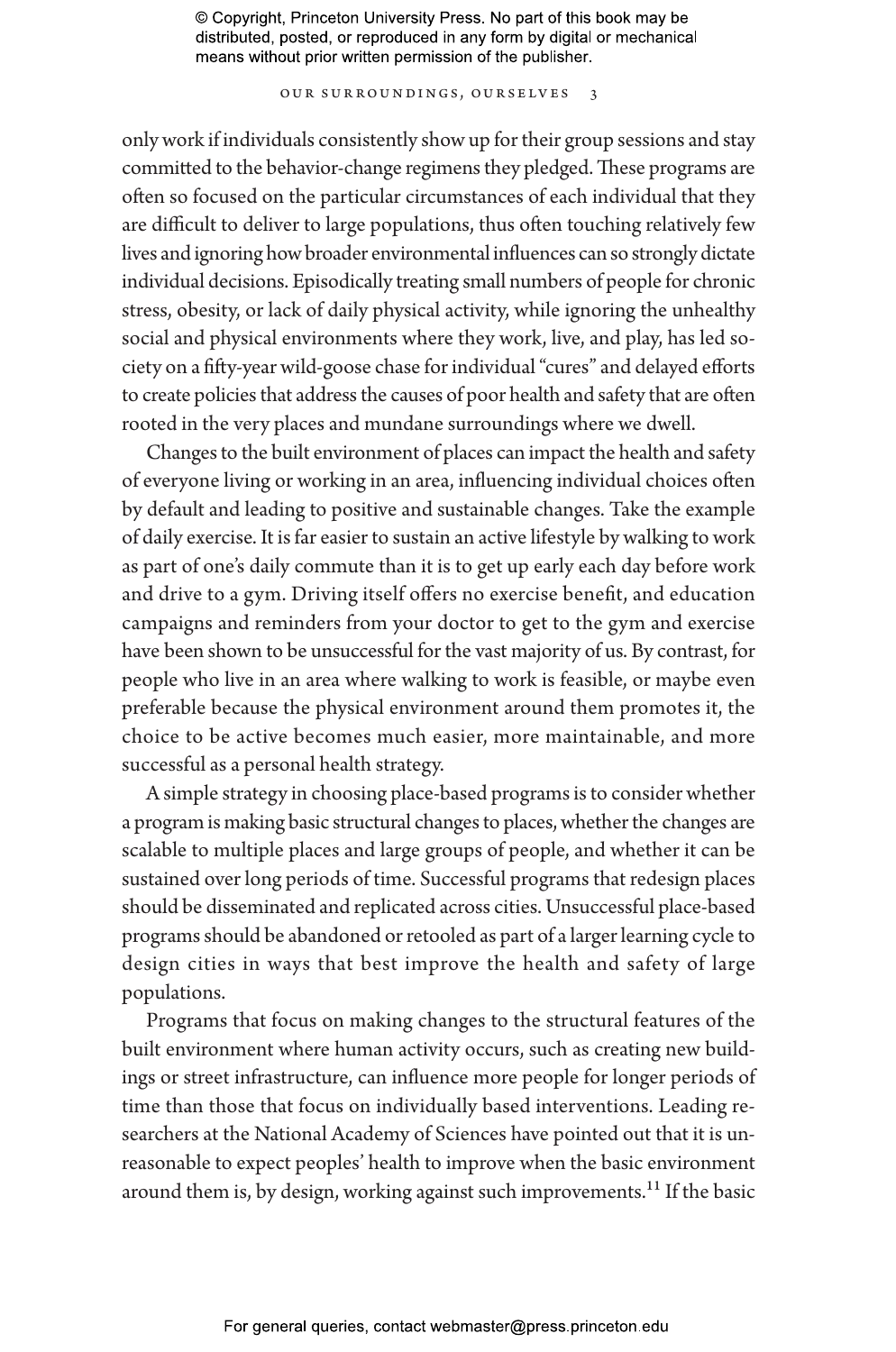4 Chapter 1

structures producing negative health in peoples' surroundings cannot be changed, the likelihood of truly transformational improvements is stunted right from the start.

Structural changes to places impact everyone using a space, not just those most affected or those most in need. Street grid adaptations, such as those pursued by the Smart Growth Coalition with their Complete Streets concept, seek to build healthier places through a broader public program to fix our unhealthy, car-centric transportation and mobility systems.<sup>12</sup> Complete Streets seeks to integrate pedestrian, bicycle, and mass transit in encouraging active living, an issue that is particularly important as aging populations become more and more sedentary.13 In making changes to the physical environment of cities, Complete Streets redesigns can be structured for widespread impact and greater access for all.

Other place-based programs, such as the US Department of Transportation's Safe Travel to School programs, have created safe corridors for pedestrians and bicycle travel to and from schools. In cities, the Safe Travel to School program tends to focus on crime and other safety issues for students, while its suburban and exurban versions are focused on safety issues related to poor road designs and dangerous crossings, lack of sidewalks or paths, inadequate lighting, and unsafe vehicle speeds.<sup>14</sup> Regardless of where they get implemented, place-based designs that reduce the need to use a car and encourage more walking and bicycling positively impact everyone, young and old, students and workers, long-time residents and visitors alike.

The "popsicle test" is a great example of a health-and-place-focused metric. The basic metric measures the ability of an eight-year old child to walk safely to buy a Popsicle in their neighborhood and return before it melts. This concept captures many of the elements of a healthy place, including walkability, pedestrian safety, a connected community that looks out for their children, and mixed-use planning where people can walk to stores from their homes for simple items. Designing places with the health and safety of children in mind has become one of the more compelling themes in modern planning discussions. A recent movement toward "free-play" spaces for children rather than overly structured parks and organized athletics has also entered the planning realm. A recent book advocates for "playborhoods" where children's play is unstructured and aims to reduce fear and apprehension among parents about allowing children to use their neighborhoods as play spaces.<sup>15</sup>

In addition to changing basic structures, place-based programs also need to be focused on widespread impact if they are to be most effective and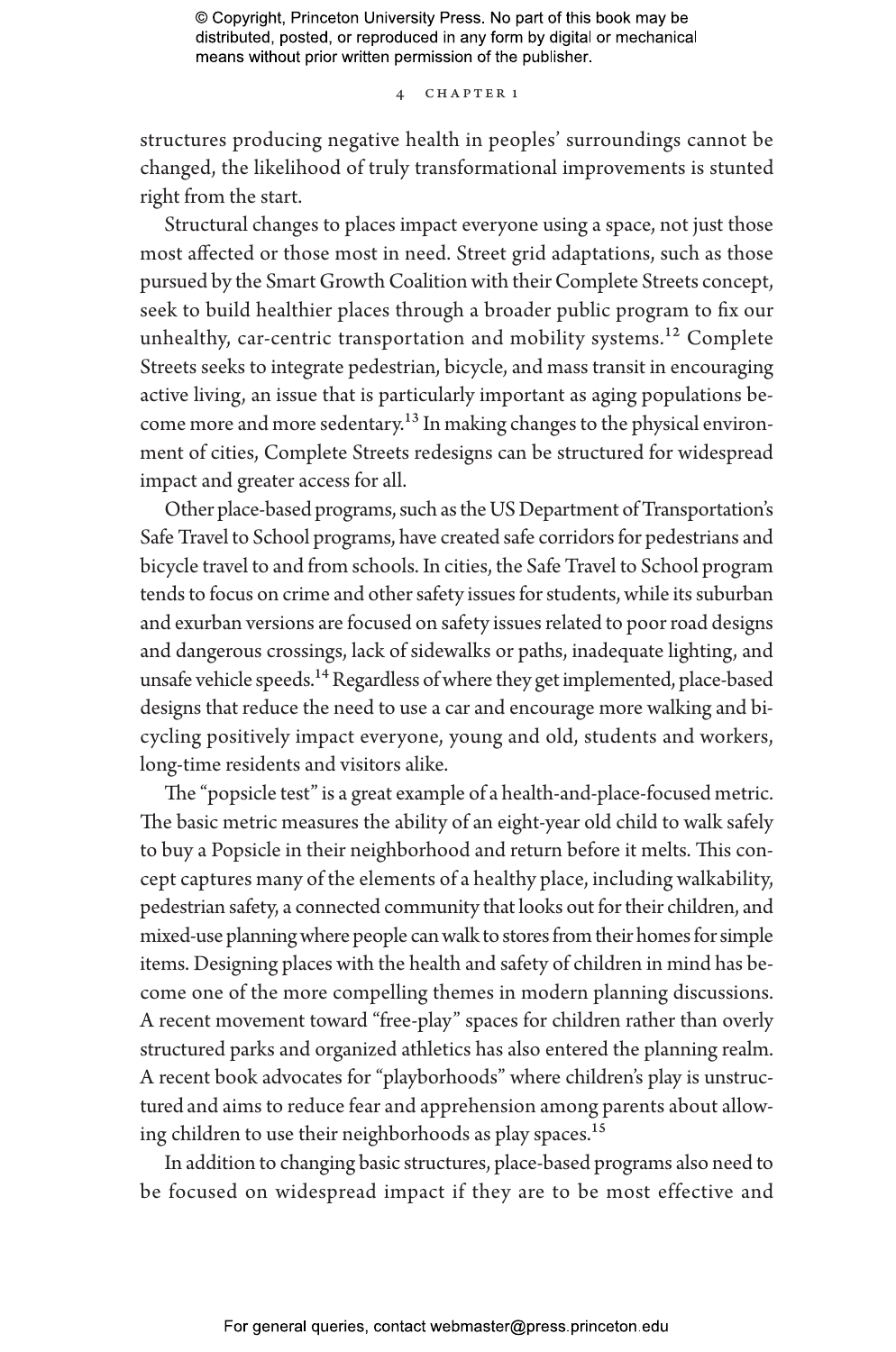OUR SURROUNDINGS, OURSELVES 5

transformational. To have widespread impact, place-based programs need to be scalable to entire populations, offering health benefits to people with a political voice as well as to those without. Think chlorination of public water. The painstaking scientific and political processes that led to widespread chlorination of drinking water is a prime example of structural, place-based change that was scaled to entire cities, with profound impact.<sup>16</sup> Chlorination of public drinking water has saved millions of lives. Although such programs are undoubtedly ambitious, they need not to be overly complex or expensive if they are to be scaled up from one place and tailored to the needs of other places in producing widespread returns on health and safety. For instance, simple changes to sidewalks or streets to encourage walking are readily reproducible and scalable fixes that can have profound impact primarily because of the ease with which they can be transplanted from one place to the next. Scalability is thus defined by the likelihood of reproducing a program in additional places, a cardinal feature of truly transformational place-based programs.<sup>17</sup>

As a third cardinal feature, place-based changes must be sustainable, without the need for constant and conscious maintenance of positive behavior or the perpetual persuasion of individuals to be safe and healthy. Employee exercise programs, for example, require employees that are committed to volunteering and maintaining their involvement in the program.<sup>18</sup> But what happens when people switch jobs? When people lose interest? When people forget or vary to adhere to exercise regimens? Maybe an employer is willing to pay their employees to be in the exercise program, but what if the payments aren't enough to motivate the employees? What if the economic situation of the company changes and they cannot continue the payments? Maintaining programs that target individuals and then sustaining the healthy and safe behaviors of these individuals is a big challenge. In many ways, place-based programs get past this sustainability problem because they often cost less, require little if anything of would-be beneficiaries, and are immersive, offering their benefits by default to those entering a newly improved space. But simplicity and cost are only part of the sustainability equation. Studies show that the more effort someone is required to make the less likely they are to make a healthy choice.<sup>19</sup> People have an easier time making marginal changes in their lives than making major lifestyle changes. When a change is made to a place that makes it easier to walk rather than drive, to socialize with their neighbors, to access healthy food, or to experience green space, it is more likely to be successful than public education campaigns that repeatedly alert people to make the right decisions, ultimately fatiguing them into disregard.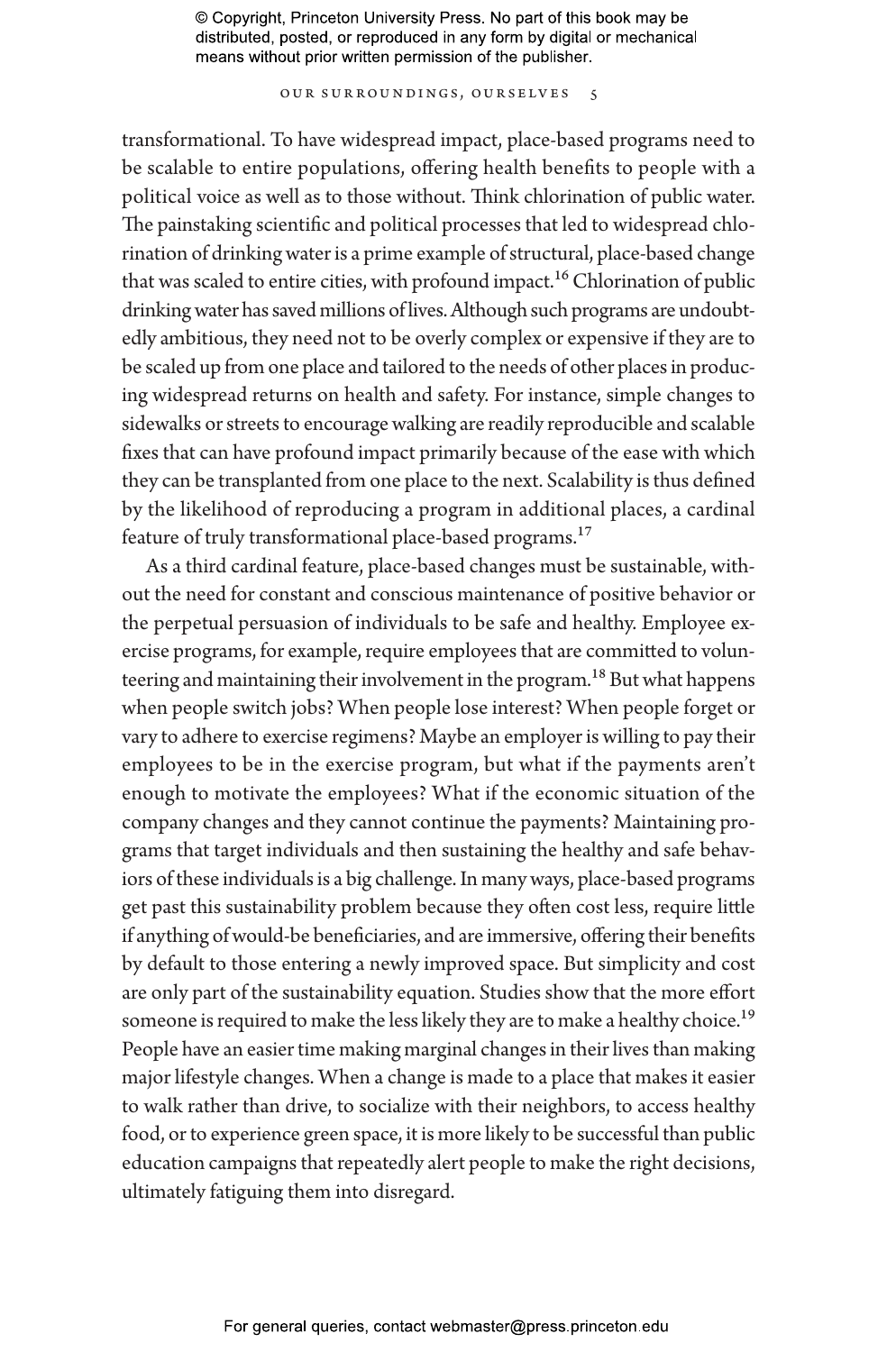

FIGURE 1.1. Scale of interventions directly affects how many people will benefit. *Source*: Frieden, Thomas R., "A framework for public health action: the health impact pyramid," *American Journal of Public Health* 100, no. 4 (2010): 590–95. © The American Public Health Association.

Public-health professionals have long recognized that filling in a brackish tidal pool is far more likely to reduce malaria years after funding has ended than the expectation that local community members will continue regular applications of larvicide.<sup>20</sup> Stemming from this sort of thinking, the Centers for Disease Control and Prevention (CDC) are now promoting the motto "making the healthy choice the easy choice" as a way of touting the importance of changing people's contextual surroundings and promoting high-impact pathways to health. The CDC's "health impact pyramid" (shown in figure 1.1) lists changes to contexts and places as among the highest impact interventions available—higher than counseling, education, health care, vaccinations, and other more traditional, individual-based approaches to improving people's health and safety.<sup>21</sup>

The idea of "making the healthy choice the easy choice" is analogous to work that cognitive psychologists and behavioral economists have argued for "default"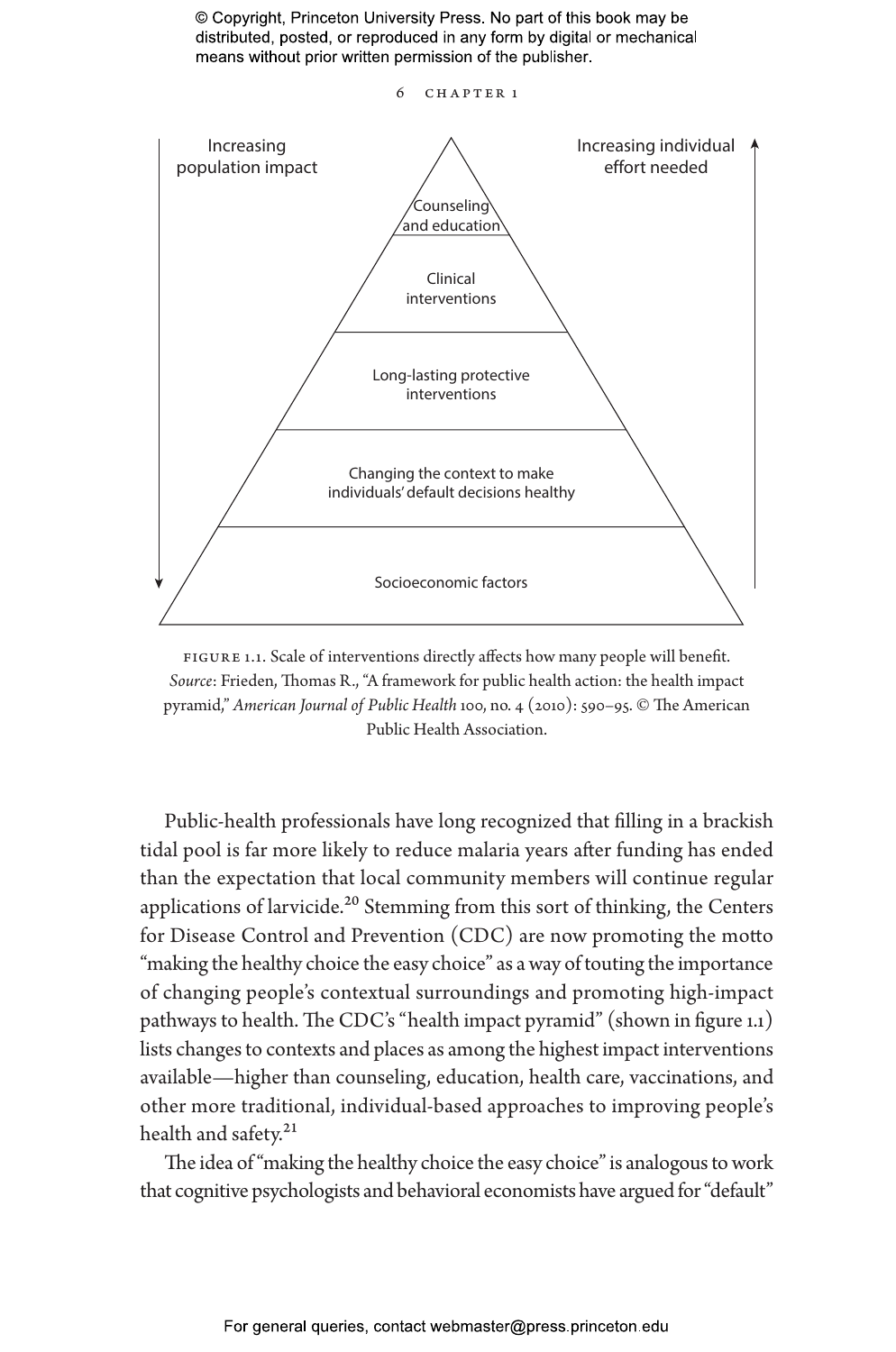Our Surroundings, Ourselves 7



figure 1.2. Interventions more likely to be successful require less effort. *Note*: Adapted from Baker, S. P., "Childhood injuries: the community approach to prevention," *Journal of Public Health Policy* 2, no. 3 (1981): 235–46.

interventions, sometimes referred to as "nudges."<sup>22</sup> These concepts are basically the same. The less you ask of would-be beneficiaries in terms of personally being responsible for their own health and safety, the more likely the program is to be successful in terms of actually improving health and safety. It's an inversely proportional relationship between effort and success that can be illustrated via a number of salient examples.

We use a motor vehicle safety example here and in figure 1.2 because it provides a clear example, but there are a host of others in which places can be redesigned to passively protect people's health and safety without asking them to make conscious changes to their habits or choices. Consider airbags. Airbags have been highly successful in many ways because they ask nothing of the people whom they benefit during a car crash. When someone crashes a car, an airbag deploys and can save a trip to the hospital while requiring no active knowledge or maintenance or actions on behalf of that car's occupant. The same cannot be said, however, of driver-education programs that multiple scientific studies show have minimal impact.<sup>23</sup> Our physical environments can be similarly changed to require less of us, but still provide intense benefits. If done right, well-designed places can protect people as part of their daily lives. However, these changes require forward-thinking societal investments in the science of optimal design and the restructuring of our greatest opportunities for place-based change: the built environments of our cities.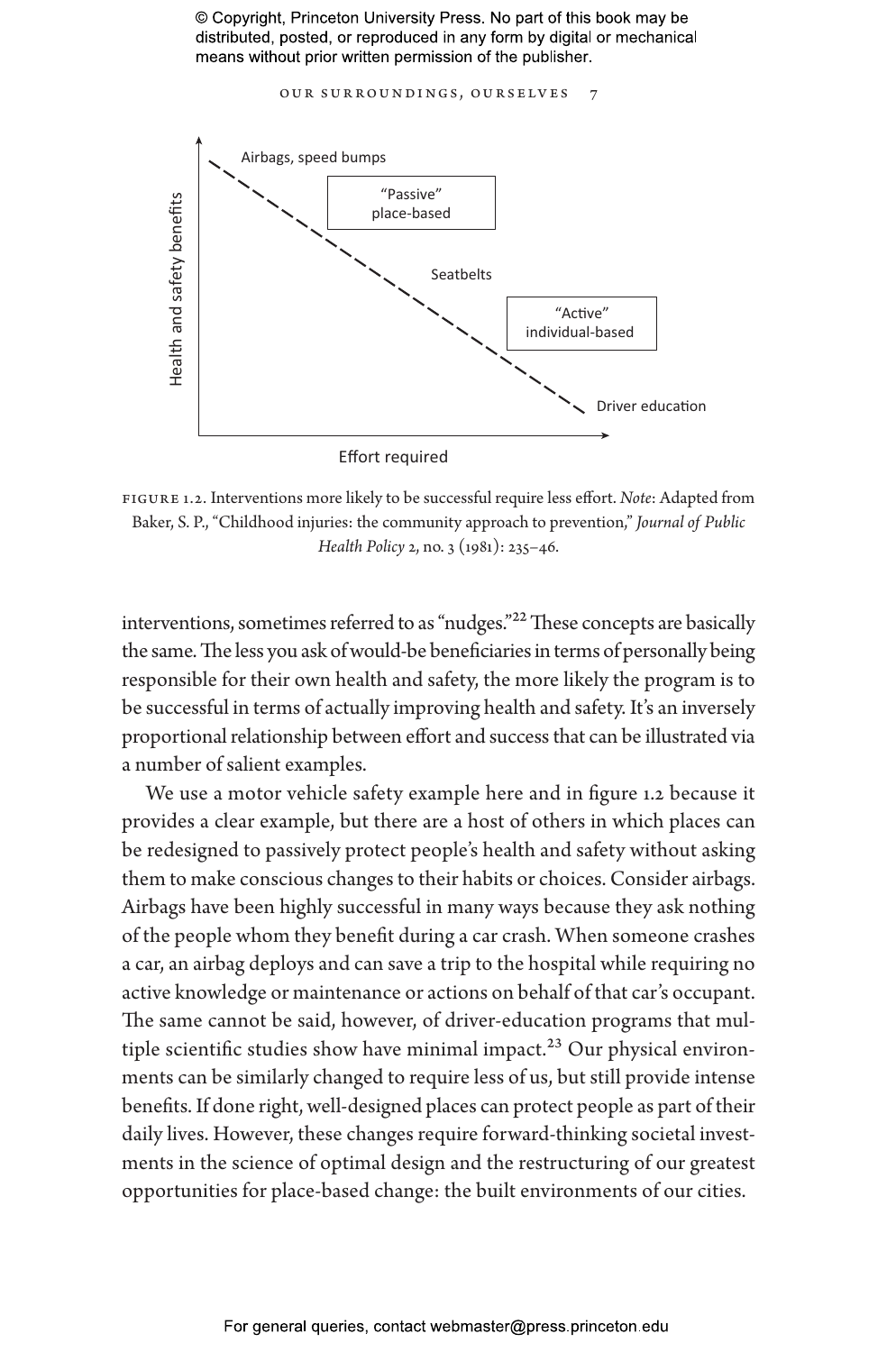8 CHAPTER 1

## Places Change Us in Fundamental Ways

"Making the healthy choice the easy choice" is an important way forward in creating high-impact, sustainable changes to people's health and safety.<sup>24</sup> This follows a long history of so-called "passive" interventions that public health and engineering professionals have been promoting for decades, albeit without sufficiently widespread uptake.<sup>25</sup>

Perhaps the concept of "making the healthy choice the easy choice" via placebased interventions is anathema to those who favor focusing on personal responsibility over what might seem to be a paternalistic approach to health and safety. However, place-based interventions need not threaten personal liberties. If done right, place-based changes have the potential to enhance personal freedoms and open up new opportunities and locations that might once have been uninhabitable or inaccessible. Place-based interventions also need not be seen as sterile engineering solutions in situations one might argue need more connections between people. Place-based changes are fundamentally about people and augment how they interact with their surroundings. An appropriately engineered place is, by its very nature, designed to bring people together for as much interaction as possible. To be successful, however, place-based designs need to engage the public and know what will draw people to use newly created spaces.

With varying degrees of success, planners have long sought to engage the public in the placemaking and redesigning process. Emerging from the politically turbulent 1960s and concerns with the "top-down" planning models encouraged by federal urban renewal programs of that period, planners sought to build on the idea of a democratic planning process.<sup>26</sup> Planning educators began to suggest engagement models based on the principle that more citizen voices make for better places.<sup>27</sup> Public participation in the planning process has been used successfully in the past to block the construction of freeways that would have dissected and disenfranchised entire city neighborhoods.<sup>28</sup> Jane Jacobs's famous battle to prevent New York City Planning Commissioner Robert Moses from building a highway through lower Manhattan is a prime example of successful community opposition to what is now seen as reckless top-down planning. One should consider this a success, as many cities today are tearing down expensive and divisive highway systems and replacing them with promenades, biking trails, parks, and housing.<sup>29</sup> Sustained citizen engagement, however, has been difficult to achieve in practice, as citizens are busy and often lack information and the political power to influence larger planning processes that seek to change the built environment around them. Still, involving citizens in the planning process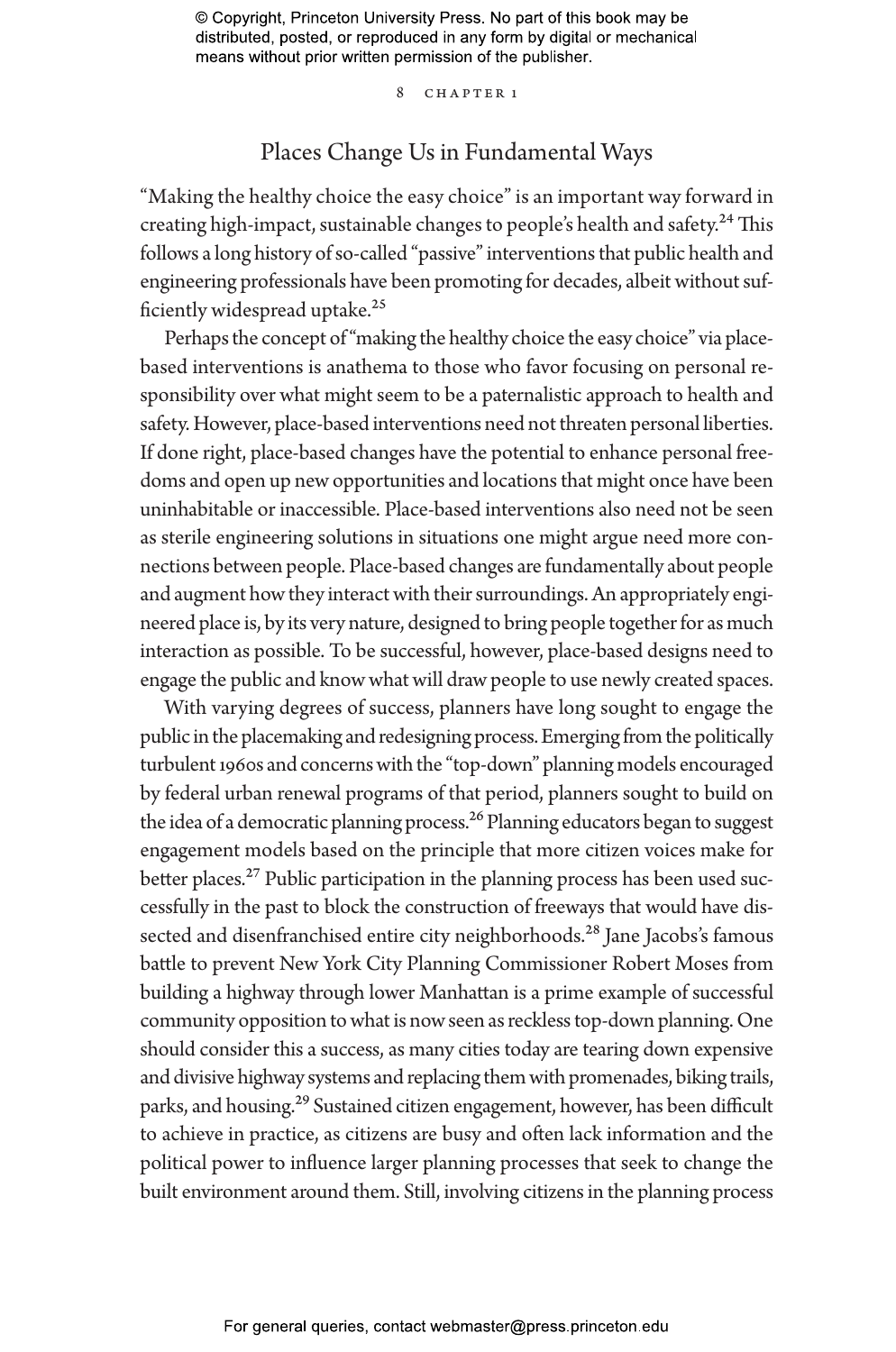Our Surroundings, Ourselves 9

can provide the benefit of generating a marketplace of ideas and testing the best plans to ensure that they are maximally beneficial to the public.

With effective public engagement, well-designed built environments allow individual and lifestyle programs to work as intended, making place-based changes a linchpin that must be addressed *first* in order to make truly consequential advances for the health and safety of cities. Despite efforts to educate, medicate, vaccinate, or police our way out of the negative consequences of the physical environment on people, we continue to be faced with a striking and unavoidable reality. If the environment that surrounds much of the population is decrepit, dangerous, and unhealthy, then it is self-evident that our best efforts to lift up these same people will be stymied and undone by toxic places that reduce their chances for success.

Unfortunately, place-based programs have been primarily viewed as mere adjuncts to programs that focus on individuals. For instance, policy makers have incorrectly thought of small changes to places as an accessory to individually based efforts such as erecting neighborhood-watch signs to warn potential burglars that a neighborhood is not fair game, exercise signs in parks to remind people that the space can be used for physical activity, and municipal signs to inform people that their dogs need to be leashed and they have to clean up their waste. Public education campaigns can certainly be beneficial, but they should be complements to place-based changes to the basic structures that necessitate educational signage in the first place. New streets and parks structured specifically for better health and safety are not simply adjuncts to educational campaigns. Quite the opposite: they represent major opportunities for positive change that can stand on their own and, in some cases, may not need follow-up education and training.

The federal government during the Clinton and Obama administrations did recognize the importance of place.30 They promoted several high-profile community development initiatives through the Department of Housing and Urban Development that targeted federal money to highly distressed neighborhoods in the form of direct grants to cities or nonprofits for extra services (e.g., police, social workers), tax benefits to businesses for hiring local community members, and tax credits to real-estate developers for building mixed-income developments.<sup>31</sup> These federal programs were general mechanisms for funding place-based economic development, although the design of the places was not always a central element in what ultimately emerged. While there is evidence that the Empowerment Zone initiative helped create jobs in targeted areas, they came at a high cost of more than \$100,000 for each job created.32 And housing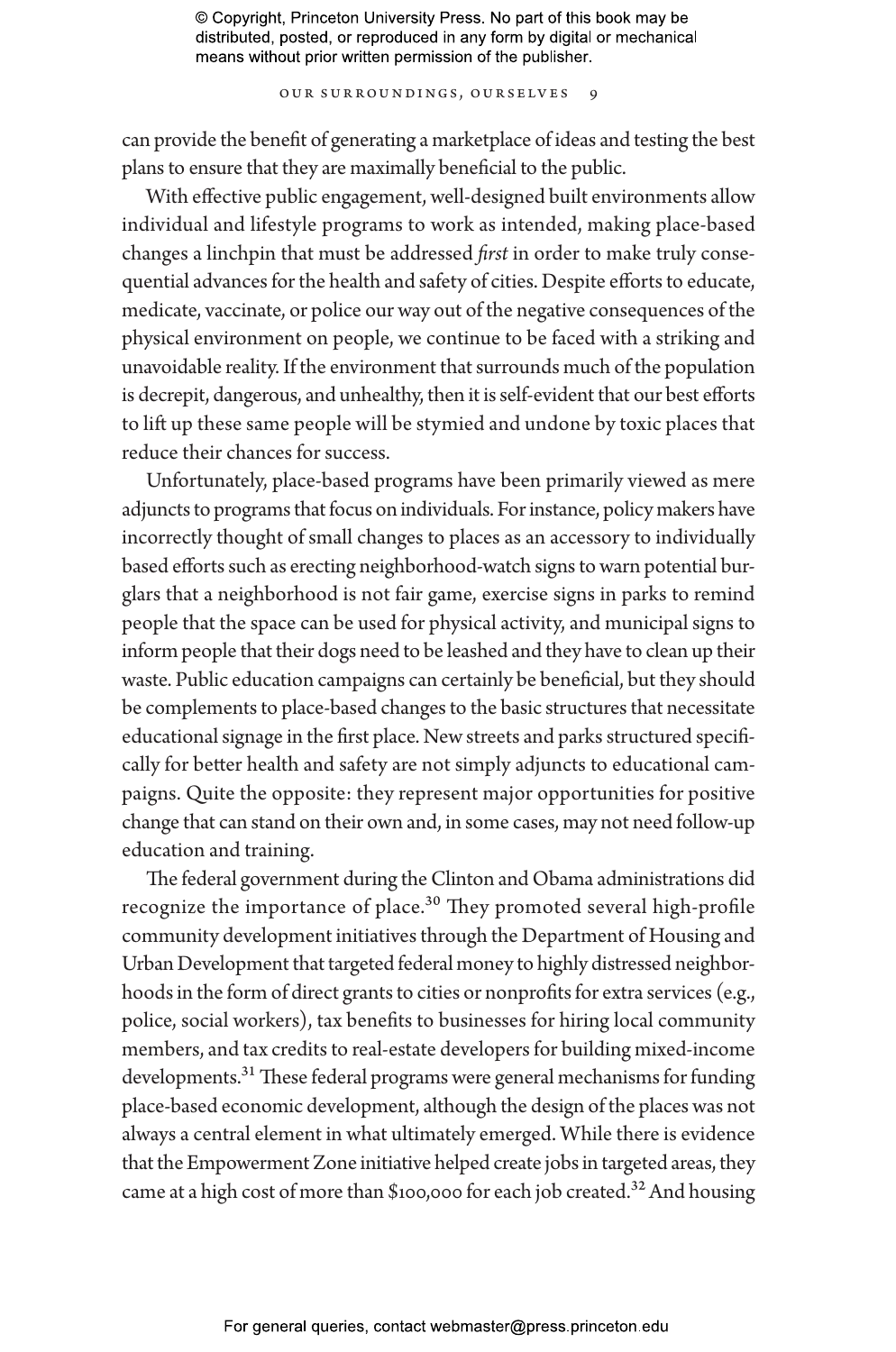10 CHAPTER 1

prices rose in Empowerment Zones, suggesting that the benefits of job creation came at the cost of higher rents, which arguably hurt longer-term residents who were renters.

There is little evidence of lasting benefits of federally initiated place-based economic development initiatives. This is not surprising, as many place-based economic-development initiatives primarily focus on directing money to promote job growth in places that are no longer growth centers.<sup>33</sup> When placebased economic development is successful, it may spur migration from outsiders seeking jobs. This in-migration of outsiders tends to increase property values, as there is more competition for housing. While increasing property values has largely been seen by planners and city budget managers as a positive outcome related to place-based revitalization strategies, it is important to recognize the dangers of displacement faced by long-term renters and fixedincome residents when housing values increase.

Federally supported place-based economic development initiatives are rarely guided by scientific evidence on what will likely work to improve the well-being of residents in a given neighborhood. When urban renewal policies have been funded to address blighted land and rehabilitate neighborhoods, they have most often taken the form of slum clearance, the development and demolition of highrise public housing, and the development of scattered-site developments.<sup>34</sup>

The Choice Neighborhoods initiative launched under the Obama administration is a recent exception to traditional federally supported place-based economic development in that it specifically advocates for neighborhood designs.<sup>35</sup> Choice Neighborhoods most closely resembles the place-based approaches discussed here, as improving the physical design of places can be an indispensable precursor to enhancing people's wellbeing. The goal of this initiative was to leverage public and private dollars to implement a comprehensive design plan for select neighborhoods. The design plan was supposed to come from a collaboration of local leaders, residents, nonprofits, the public housing authority, and other stakeholders seeking to revitalize blighted neighborhoods into mixed-use, mixed-income areas. Cities like Atlanta, Boston, Denver, and St. Louis were beneficiaries of these plans, and the areas they created were intended to draw new residents and allow longer-term residents to benefit from the neighborhood improvements.<sup>36</sup>

Choice Neighborhoods recognizes that many communities contain contributors to health and safety: for example, housing, roads, schools, medical clinics, parks, and shops. They also contain the embedded social and cultural understandings related to building a healthy, safe, and connected society. At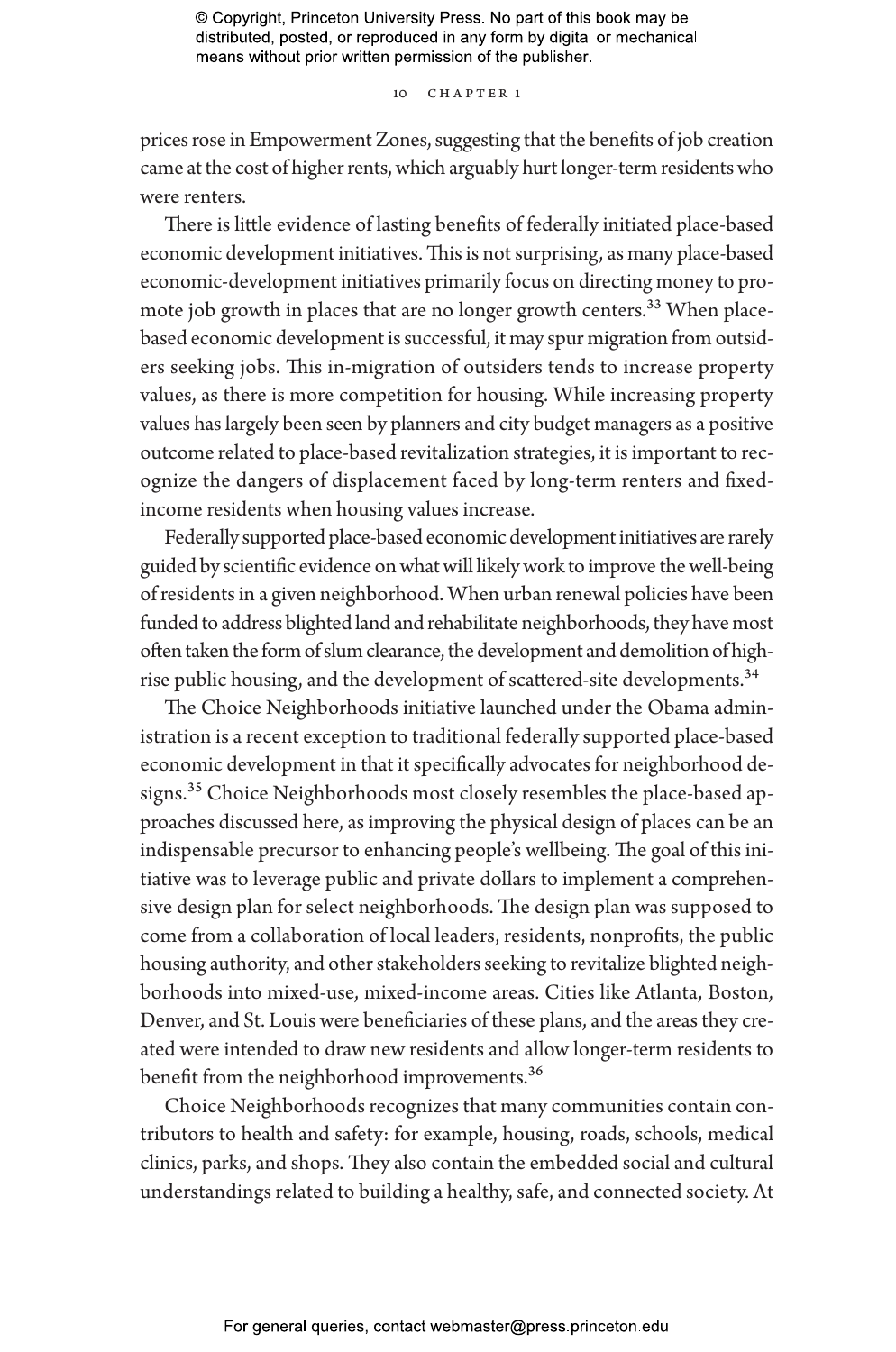OUR SURROUNDINGS, OURSELVES 11

some level, most people inherently understand that places matter and that our surroundings impact us. Structuring places to facilitate the healthiest and safest living situations should be a major focus of urban planning policy.

But how do we know if a place-based program is successful? That a community development model like Choice Neighborhoods works? How do we know if a place-based intervention will become an urban planning success, or, in the words of American urban planner Alexander Garvin, "a public action that will produce a sustained and widespread private market reaction"?<sup>37</sup> Relevant scientific evidence should be used for guidance on which place-based changes to cities will have the greatest health and safety benefits. Interest groups will of course advocate for designs that meet their own agendas. For example, land developers will push for mixed-use zoning when commercial construction projects are more lucrative or financeable than residential ones. Yet choices should be guided by evidence from scientific studies testing how changes to the design of places impacts health and safety.

Despite this, evidence from scientific testing alone may be insufficient to justify a change to the design of neighborhoods, streets, and transit options. Cost is likely to be become an obstacle to making design changes. Evidence of the cost-effectiveness of a place-based initiative can be used as a justification for upfront and scalable investments to entire neighborhoods or even entire cities. For example, work showing that the investment of one dollar in the remediation of abandoned housing results in a first-year return of five dollars to taxpayers and seventy-nine dollars to society has caught the eyes of policy makers, perhaps more so than the reduction in gun violence that fixing abandoned housing may generate.<sup>38</sup> Cost-benefit evidence, however, doesn't actually address how to finance place-based initiatives. Smaller-scale pilot studies could demonstrate effectiveness and be used to mobilize political support to overcome the resistance to financing and eventually implementing place-based interventions.

In this book we highlight examples of changes made in the places people live, work, and play that have been shown to be effective through scientific testing in the real world. Examples include a newly built light-rail system in Charlotte that lowered obesity and body mass index for users compared with car drivers, newly designed "breathe-easy" homes in Seattle that lowered asthma symptoms among children, business improvement districts that revitalized neighborhoods and reduced crime in Los Angeles, and thousands of newly greened vacant lots in Philadelphia that reduced violent crime, stress, and inactivity for nearby residents. These are just a few key examples of the kinds of changes that can be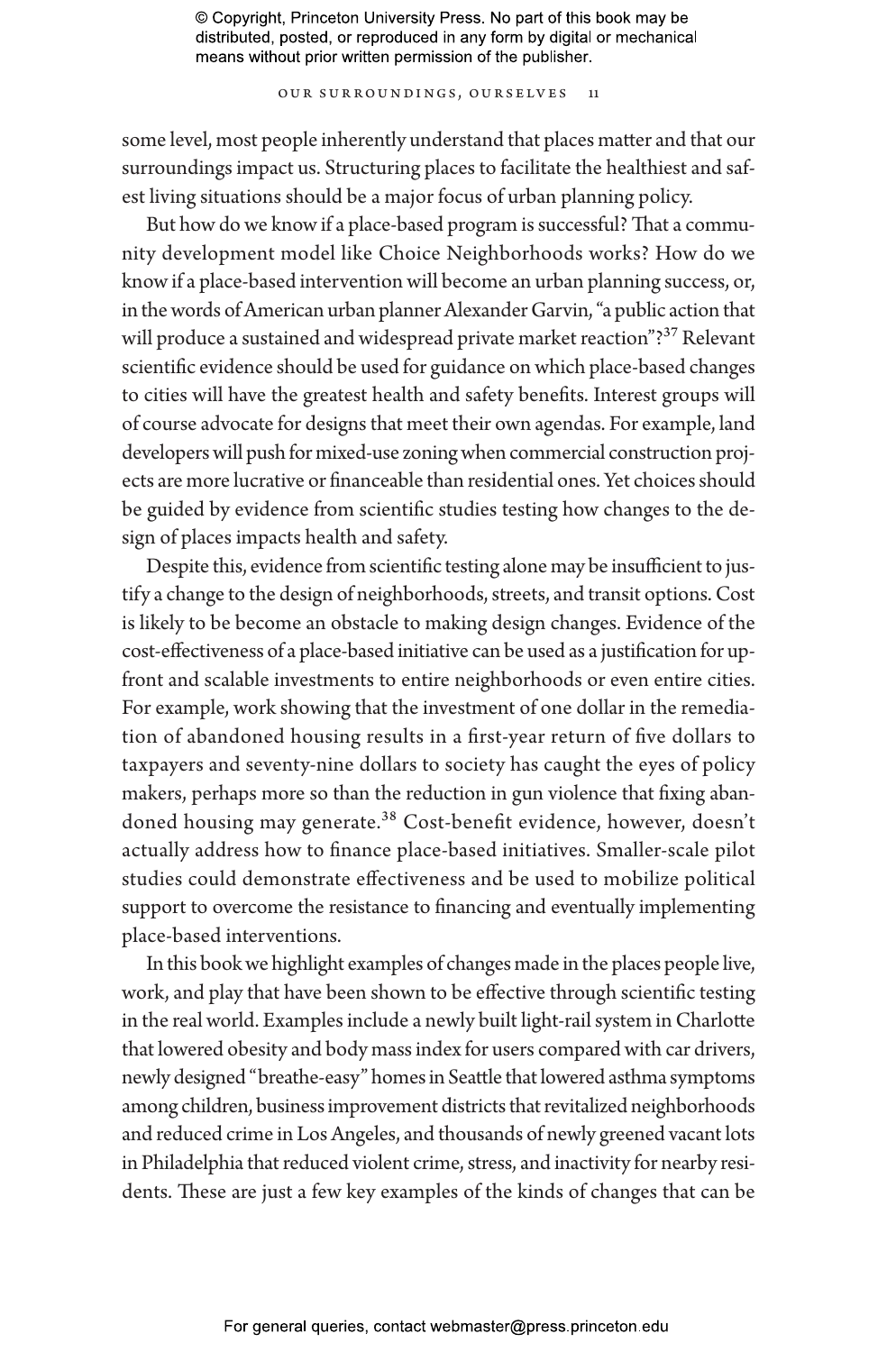12 CHAPTER 1

made to places and scientifically evaluated to show that they work before recommending they be implemented in other places and in other cities. At the same time, these are isolated examples, and more are needed in every city to figure out what place-based interventions work, are locally feasible, and can be taken to scale.

Place-based programs that sustainably change basic structures for large populations have long been in existence, but scientific evidence remains in short supply in determining what works and is most effective for improving health and safety. While it is impossible for all place-based changes to achieve their intended benefits, place-based policies for redesigning cities and neighborhoods should focus on those that achieve the greatest benefit for greatest number of people. Changing places can be used to protect the boy in East Saint Louis, the young man in New Jersey, and countless others that never make the news. If scientific evidence helps guide the choice of the best place-based programs, it is possible to improve the health and safety of the community at large in the coming decades.

Some place-based ideas have long been in existence and are in need of scientific testing, while others have yet to emerge. Discovery and testing of these ideas with rigorous scientific models is certainly in order to figure out what will work in different contexts and to mobilize community groups, practitioners, and policy makers to redesign basic urban structures and places with health and safety as a first consideration.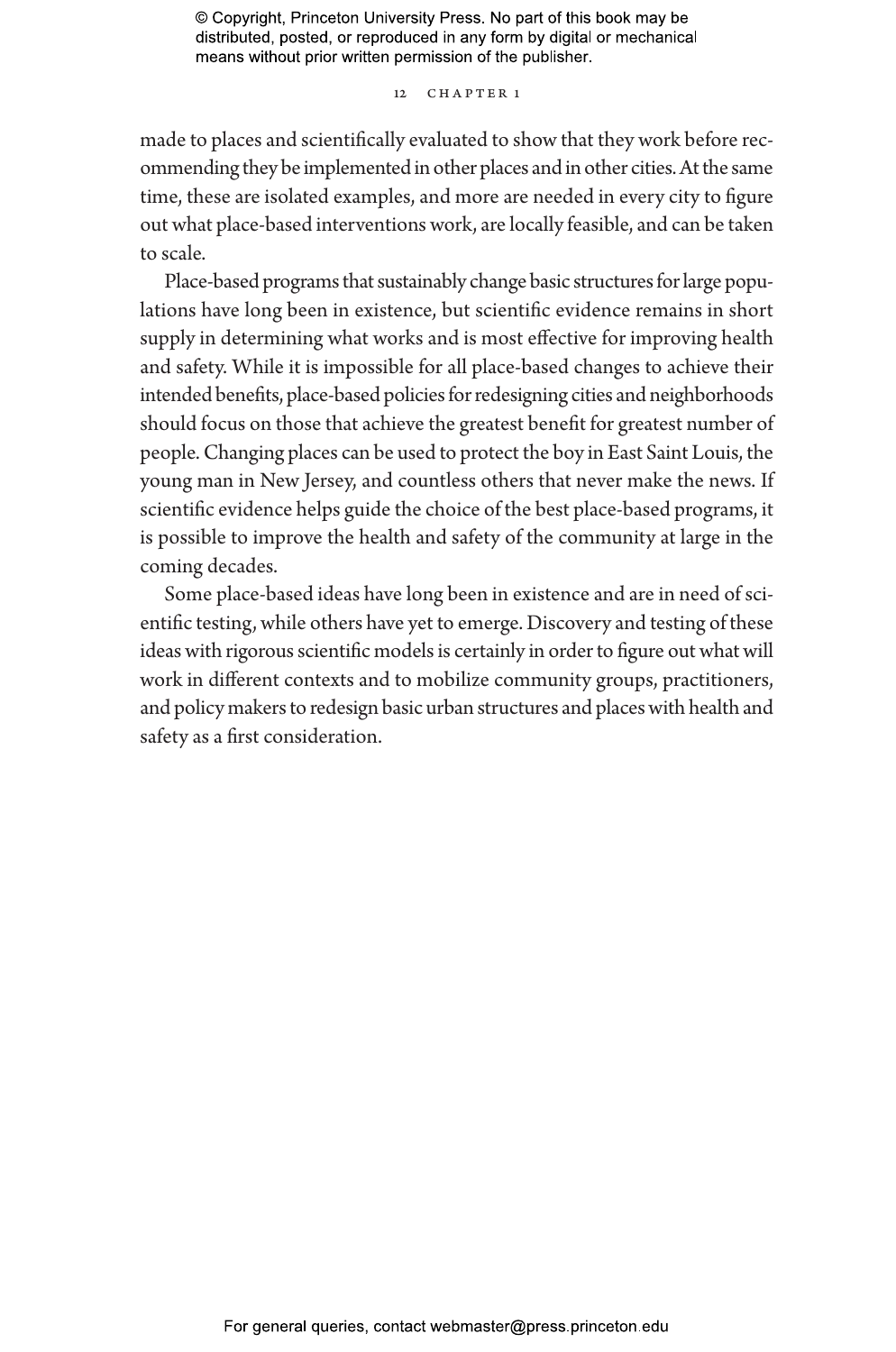#### Index

Active Design, 17; healthy places and, 22–24 "Active Living by Design," 22, 149 active-living design programs, 23–24, 11; transportation-oriented, 140 aggregation fallacy, 50–51 air pollution, from fossil fuel emissions, 82 Angrist, Josh, 33 ash trees, loss of, 42 asthma, 1; housing design and, 75; incidence of, 65–66; study of housing effects on, 67–70

balance: definition of, 32; of experimental and control groups, 38–39 Berk, Richard, 50–51 "Better Living Through Chemistry" movement, 29–31 Beyer, Kirsten, 49 biases, in place-based programs, 47–48; in RCTs, 34–35. *See also* selection bias BIDs. *See* business improvement districts (BIDs) bike lanes, 103; replacing car lanes in Figueroa BID, 143–44 biking: in crime reduction, 113–14; urban design encouraging, 103–4 block dimensions, determination of, 169n3 body mass index (BMI), in transit users, 107–9 Bogar, Sandra, 49 Boston, MA: Charlesbank Gymnasium in, 128; ring of parks around, 169n4

Breathe-Easy Homes (BEHs), 65-70; childhood asthma and, 67–70; compared to clinical intervention, 69 broken windows theory, 70–74 Brownsville housing project, 60–61 Bryant Park, 137 building codes, early 20th-century creation of, 13 built environment: crime and safety effects of, 70–74; health impact of, x, 58–70; reducing access to, 25; rehabilitation opportunities for, 55–56. *See also* cities; housing Built Green 3-star standard, 66 business districts. *See* commercial districts business improvement districts (BIDs), 120–21; in crime reduction, 121–26; park management and design in, 126, 127–36; private security in, 176n20; public intoxication arrests in, 177n23 business location decisions, 118

Calthorpe, Peter, 18 Camden, NJ, vacant-lot greening in, 93 Campbell Collaboration, 49 car-dependent culture, xii, 4, 102–3; crime and, 113–14; health impact of, 3, 15–16; light rail transit reducing, 112–13. *See also* cars carbon footprints, reducing, 82 Carlin, George, 79 cars: design and safety standards for, 101–2; designing out to reduce crime, 113–14; reducing reliance on, 4, 102–3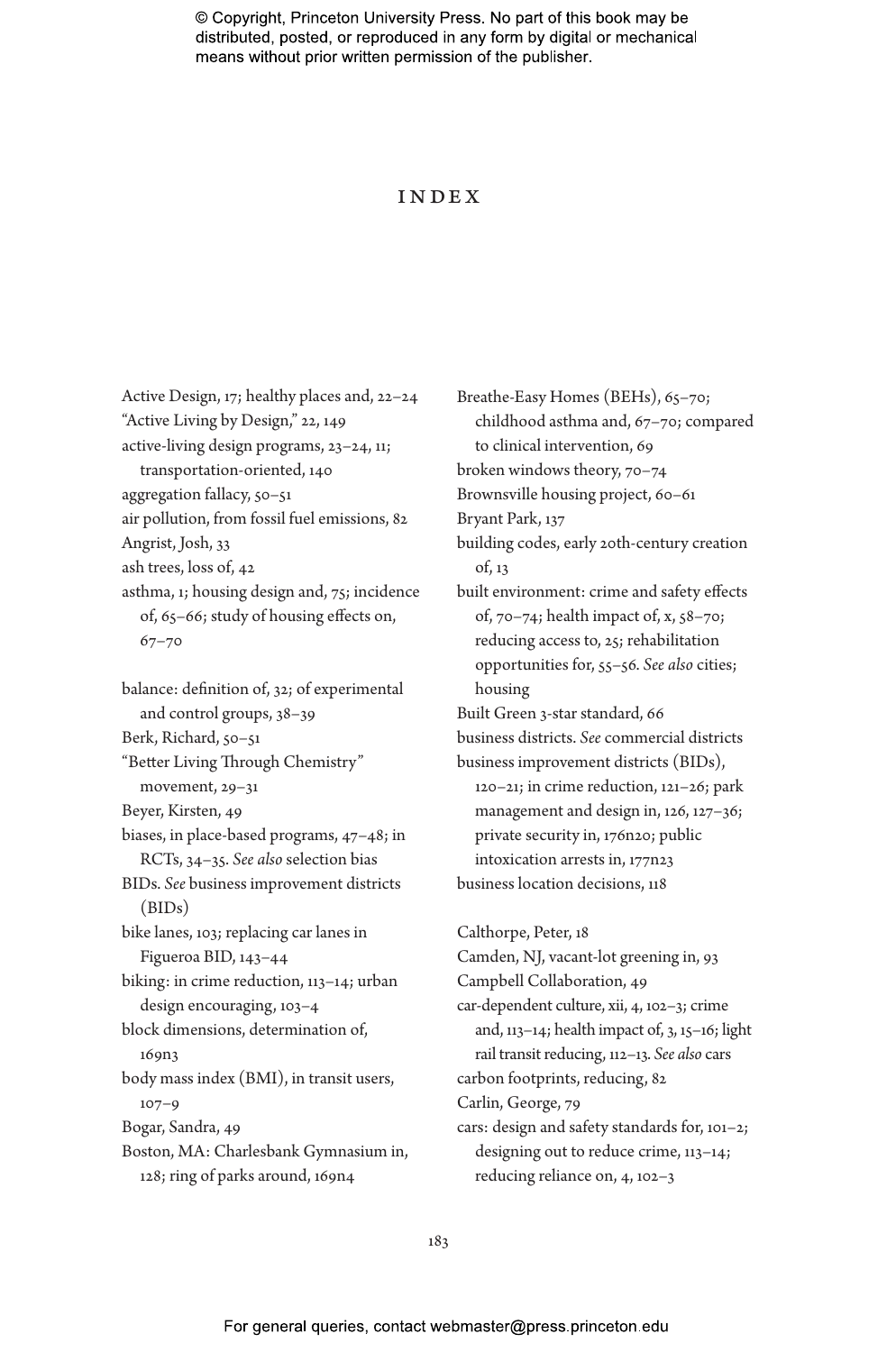#### 184 index

causal estimates, limited applicability of, 33–34 causal relationships: principles for establishing, 38; requirement for, 32 causality, 31–44; challenge of proving, 34–35; concept of, 33; definition of, 32; *versus* predictions, 43–44; reason for establishing, 32; reverse, 35 causation, *versus* correlation, 32–33 Centers for Disease Control and Prevention (CDC): Health Community Design Initiative of, 149; health impact pyramid of, 6–7 Central Park, 127, 128 Chapin, Stuart, Jr., 149 Charlotte, NC, light rail development in, 106–9, 145–46 Chicago, IL: Clark Street in, 137; "emerald necklace" of, 80; Hull House in, 128; parks budget of, 83; public housing project in, 165n15; reversing Chicago River flow in, 81; street grid system, 80; TIFs in, 146–47; trees and crime in, 84–86; World's Fair and Exposition in, 22 Choice Neighborhoods, 10–11 cholera outbreak, 28–31, 35, 138 Cincinnati, OH, tree destruction in, 99 cities: budgets of, 83; as "metabolic systems," 82; ruin images of, 55–56. *See also* urban planning City Beautiful movement, 22 Clinton administration, federal community development initiatives during, 9–10 Cochrane Review Groups, 49 Cohen, Deborah, 130–31, 134–36 collective action, 51 commercial corridors, xii. *See also* commercial districts; Figueroa Corridor; South Corridor commercial districts, xii; abandoned, 118–19; neighborhood *versus* downtown, 119–20; revitalized, 1–2; safety of, 120–21. *See also* business improvement districts (BIDs)

commercial spaces: importance of developing to community health, 119–20; motivating use of, 136–37 community benefits agreements, 77 community buy-in, 45 community development initiatives, 9–10 community input, viii–ix, 135 Complete Streets concept, 4 Congress for New Urbanism (CNU), 18 control group, 36–37 correlation, *versus* causation, 32–33 cost-benefit evidence, 11 counterfactual comparison, 32, 36–37 creaming, 47–48 crime, 1; business locations and, 118–19; causes of drops in, 34; cost estimates of, 126; displacement of, 125; on drivethrough streets *versus* cul-de-sacs, 114–16; green space and, 49–50; housing design and, 61–62; in parks and playgrounds, 129; renovated vacant buildings and, 71–74; at transit stops, 111; trees and, 83–86. *See also* crime reduction; safety Crime Prevention Through Environmental Design (CPTED), 17, 24–27, 61 crime reduction: business improvement districts in, 121–26; designing out cars for, 113–14; greening spaces for, 79–100; in New York City in 1990s, 177n26; private security expenditures and, 124–25; in University City District neighborhood, 141–42 cul-de-sacs, crime in, 114–16 *The Death and Life of Great American Cities*

( Jacobs), 17 *Defensible Space: Crime Prevention through Urban Design* (Newman), 60–61 defensible space design, 60–62, 168n60 deindustrialization, 57 descriptive studies, 53 Detroit, MI: deindustrialization and housing in, 57; parks in, 129; ruin images from, 55–56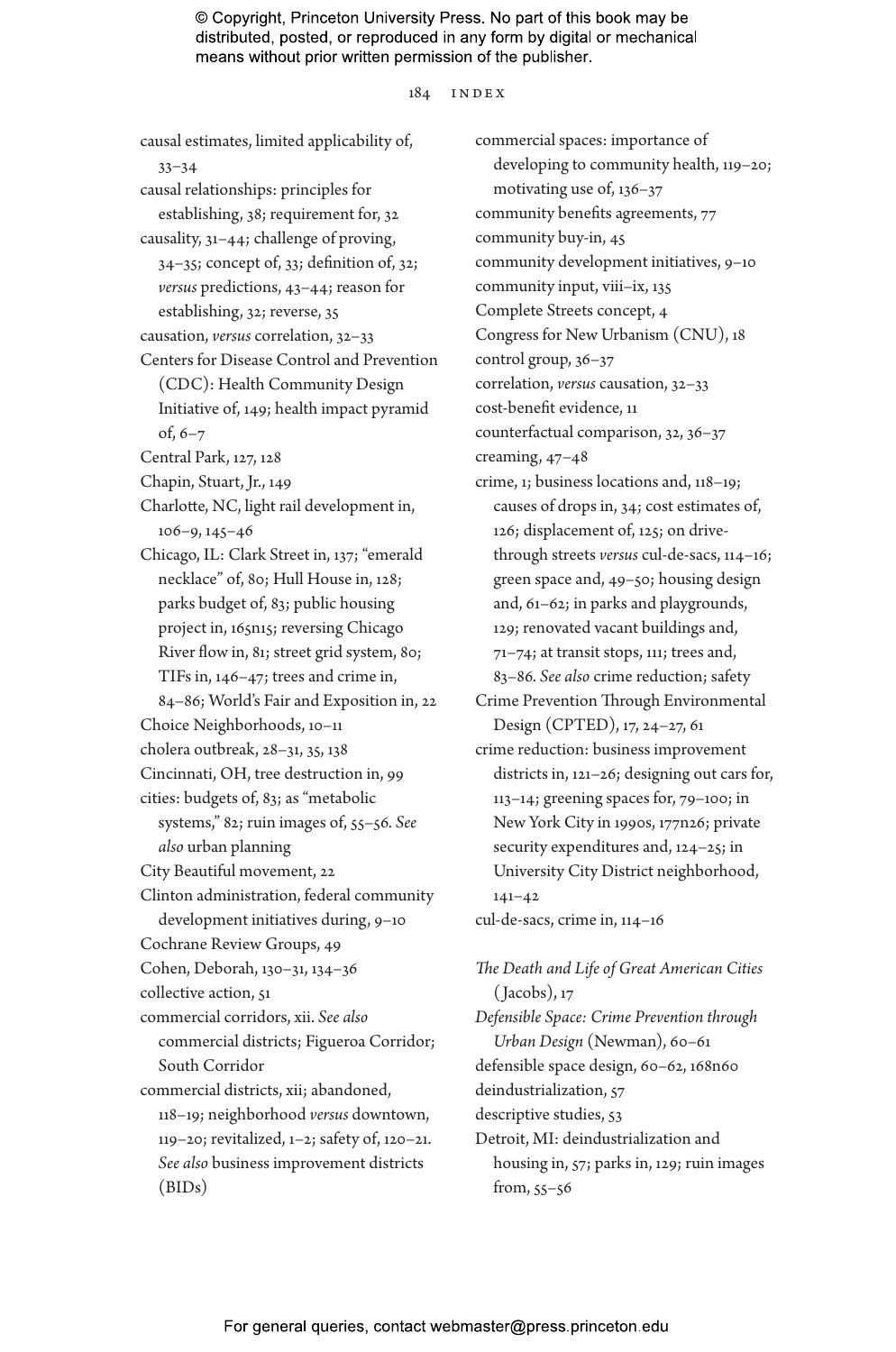#### index 185

development incentives, 146–47 distressed neighborhoods: defensible space designs in, 168n60; federal funding for, 9–10; revitalization and gentrification of, 75–78 domestic violence, arrests for and future violence, 50–51 Doors and Windows Ordinance, 70–74; crime reduction effect of, 72–74; location of violations, compliance, and renovation permits from, 73 downtowns: business districts in, 120; as entertainment and commerce hubs, 16; small-scale parks in, 136–37 drinking water, chlorination of, 5, 156n16 drive-by shooting, 114–16 driving, 15–16; health impact of, 3, 16. *See also* car-dependent culture; cars driving ambivalence, 101 Duany, Andrés, 18

ease of use,  $x, 5-7, 8$ 

economic development initiatives, federally supported, 9–10 electric power grids, early 20th-century creation of, 13 emerald ash borer infestations, 95–99 "emerald necklace," 80, 169n4 employee exercise programs, 5 Empowerment Zone initiative, 9–10 entertainment districts: design of, xii, 125, 136–37. *See also* commercial districts environmental design, crime prevention through. *See* Crime Prevention Through Environmental Design (CPTED) environmental sustainability, 82 ethnographic observations, 44 Euclidean zoning, 14–15, 16 evidence, x–xi; causality in, 31–44; generalizability in, 44–51; in handling cholera outbreak, 28–29; importance of, 53–54; levels of, 50–53; terminology of, 32 evidence-based policy, 31, 51

evidence-generating policy model, 54 exercise: in driving culture, 3; levels of with public transit systems, 103–9; urban designs to promote, 103. *See also* active-living design programs; physical activity; walking experiment, definition of, 32 experimentation: control group in, 36–37; in finding causes, 34–35; time order in, 35 Expo LRT line, 112–13

Fair Housing program, Moving to Opportunity (MTO) for, 63–64 Fairmount Park (Philadelphia), 127 false discovery, 48–49 federal community development programs,  $9 - 10$ federal research and development model, 150 field experiments, research-practitioner partnerships in, 153–55 Figueroa Corridor BID, 121, 124–25; unintended consequences of success of, 142–44 Flint, MI, vacant-lot greening in, 93 focus groups, 44 forecasts, 43–44 foundation funding, 150–51 Friends of the Park system, 129

gang violence, in through streets *versus* cul-de-sacs, 114–16 garbage cans: creating or preventing trash, 46–47; impact of messages on, 153 Garden Cities movement, 18 Garden City design, 19–21; as too focused on land-use separation, 21 garden-style public housing, degradation of, 60 Garvin, Alexander, 11 general trends, *versus* causal estimates, 33–34 generalizability, 44–51; definition of, 32, 44 gentrification, 74–78; in Figueroa BID, 144; greening space projects and, 93;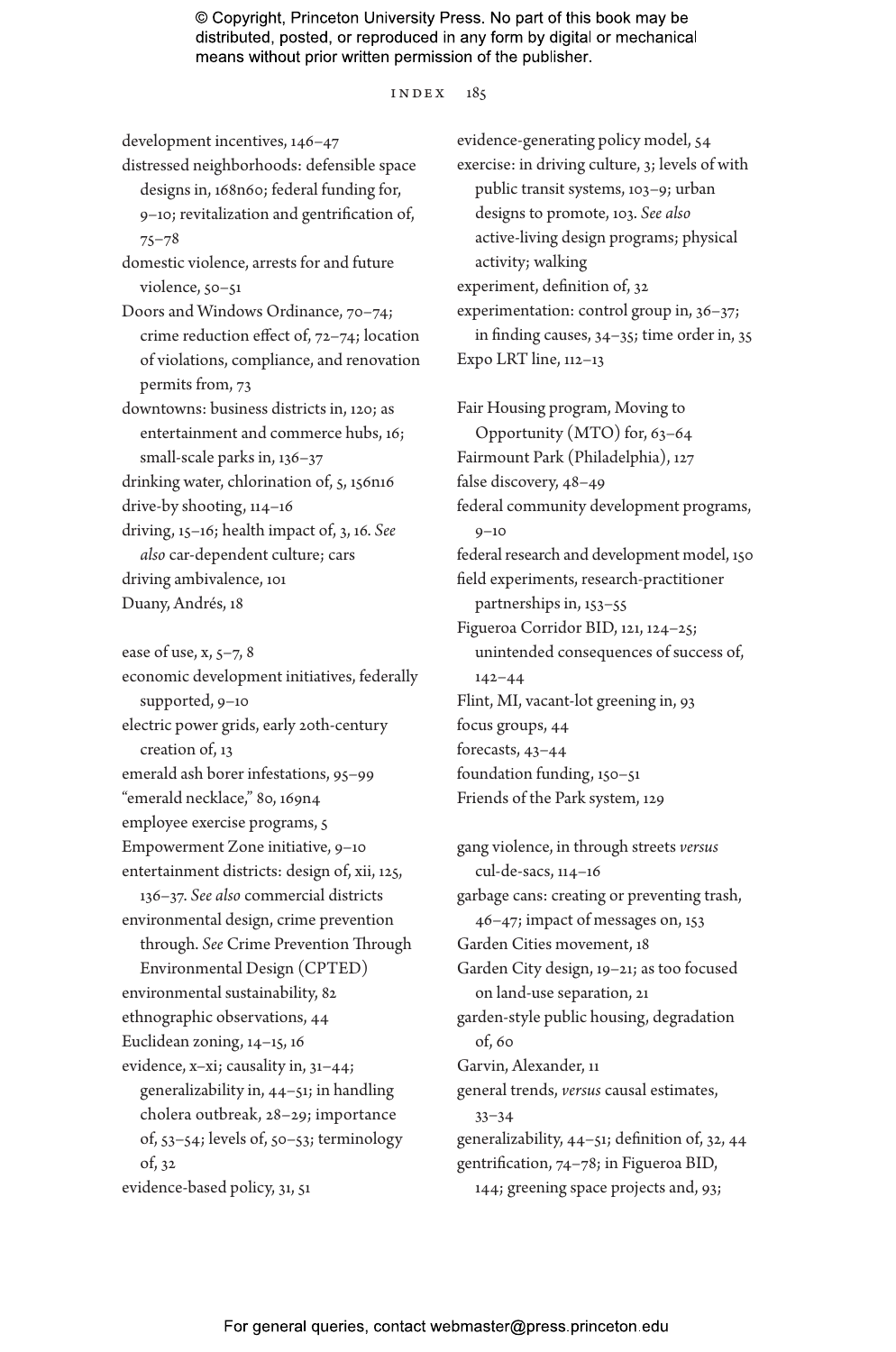186 index

gentrification (continued) outmigration rates and, 76; with place-based changes, 147; policies against negative effects of, 77; potential benefits of, 77–78; property tax increases and, 76–77; racial demographics and, 76; signs of, 76 Goodwin, Rene, 77 Green Belt towns, 20–21 green infrastructure, 80–81 Green Living, 17–22 green spaces, 18; in Chicago, 80; crime and, 49–50; health benefits of, 93–99; in health of prison inmates, 94; health recovery and, 94; human desire for, xi–xii; in Philadelphia, 86–93; for public health and safety, 79–100; relationship of with buildings, 86. *See also* parks Greenworks, 82 grid street patterns, 21–22 Haussmann, Paris redevelopment plan of, 22

health: driving less and, 101; effects of tree destruction on, 95–99; green space effects on, 93–99; impact of places on, vii–viii, 7–12; public transit benefits to, 103–9; viewing green spaces in recovery of, 94. *See also* health problems; public health health-and-place-focused metrics, 4 health problems: drug-based interventions for, 31; place-based interventions for, 28–29. *See also* asthma; obesity healthy places, 4, 17–18, 22–24 Healthy Places movement, 17–18 Henry Horner Homes, Chicago, 59–60 High Point revitalization, 66–67 high-rise developments, 17 high-rise public housing: degradation of, 58–60; demolition of, 62–63 Highline park development, 136 highway infrastructure: divisive, 8–9; post-WWII investment in, 110 Historic Core BID, 121, 122, 124–25

Hollywood Entertainment BID, 121–22, 124–25 homestead exemptions, 77 HOPE VI (Housing Opportunity for People Everywhere), 61–62; High Point revitalization grant from, 66–67 hospital patients, green space effects on, 93 "hot spots" policing interventions, 48 housing: abandoned, 64–65; 71–75; broken windows theory of, 70–74; in childhood asthma, 65–70, 75; degraded, 58–62; interventions for, xi; negative, 56–57; rebuilding or escaping, 62–65; scarcity of low-income, 144. *See also* public housing Housing Act of 1949, 58 Housing and Urban Development, community development initiatives of,  $9 - 10$ housing market: failure of, 56–57; impact of Figueroa Corridor BID success on, 142–44; improvement of in University City District neighborhood, 141–42. *See also* property values housing remediation programs, 74; gentrification and, 75–78; for public health and safety, 74–78 Howard, Ebenezer, Garden City design of, 18–21 Hume, David, 36

Ida B. Wells public housing, 60; trees and crime at, 84 in-situ programs, 40 Ioannidis, John, 48

Jacobs, Jane, 24, 137; critique of Garden City design of, 21; *The Death and Life of Great American Cities,* 17; fighting Robert Moses' highway systems, 8–9; on public housing, 58 Jeffrey, C. Ray, 24 Jordan Downs public housing redevelopment, 151 *Journal of Negative Results,* 49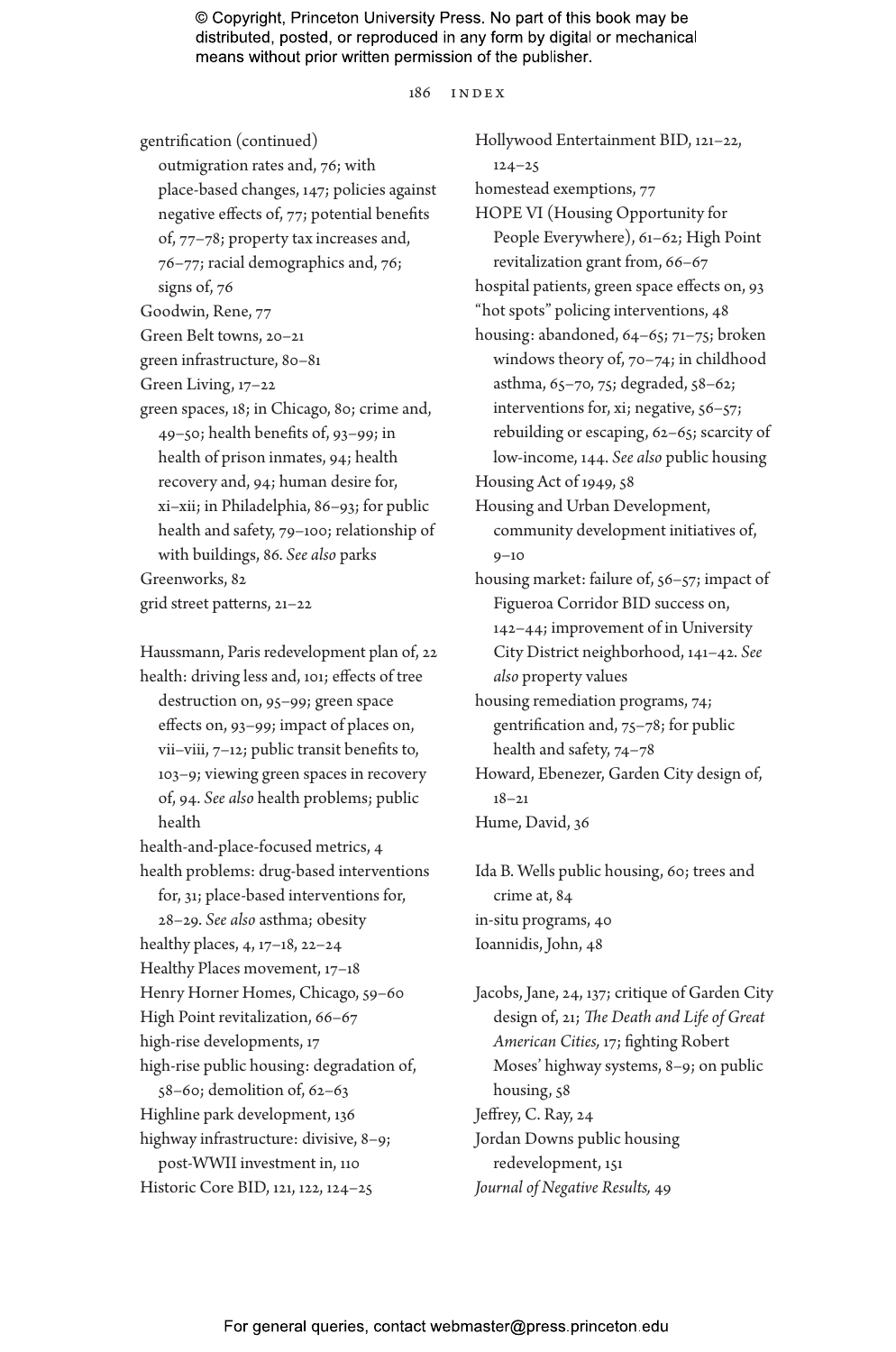index 187

| Kansas City, redesign of, 81                    | Nader, Ralph, 101                                   |
|-------------------------------------------------|-----------------------------------------------------|
| Kensington neighborhood, vacant-lot             | National Housing Act of 1934, 57                    |
| greening program in, 86-87                      | National Institutes of Health research              |
| Kotlowitz, Alex, 59                             | model, 150                                          |
|                                                 | National Science Foundation research                |
| LA Metro Rail, 110–13                           | model, 150                                          |
| Lab @ DC, $152 - 53$                            | natural experiments, 32, 42                         |
| land-based blight, xi; interventions for,       | nature, therapeutic value of, 79-100                |
| xi-xii, 79-100                                  | negative housing, evolution of, 56-57               |
| land-use separation, 20-21                      | neighborhoods: boom in with light rail              |
| land-use zoning: patterns of, 16, 19-22, 61;    | development, 145-46; homogenization                 |
| planning of, 21-22, 81; political contexts      | of, 145-46; importance of commercial                |
| in changing, 31                                 | development in, 119-20; revitalization              |
| Laura and John Arnold Foundation, 150-51        | impact on infrastructure and housing,               |
| light rail transit (LRT) systems: in            | 142-44; strain on schools in with                   |
| Charlotte, NC, 106-9; encouraging               | revitalization, 141-42                              |
| walking, 104-9; health benefits of, 116;        | New Kensington Community Develop-                   |
| housing prices and development of,              | ment Corporation, 87                                |
| 174n31; with mixed land-use develop-            | New Urbanism, 17-22, 151-52                         |
| ments, 105-6; unintended consequences           | New York City: Bryant Park in, 137; Central         |
| $of, 145 - 46$                                  | Park in, 81, 127, 128; crime reduction in,          |
| London cholera epidemic, 28-31, 35, 138         | 34, 177n26; Highline park development               |
| Los Angeles, CA: business improvement           | in, 136; public housing advertisement in,           |
| districts reducing crime in, 121-26; car        | 59; public housing projects in, 60-61;              |
| culture in, 110, 112-13; Figueroa Corridor      | Urban Labs partnership in, 153-54;                  |
| BID in, 142-44; increasing physical             | Vision Zero efforts in, 103                         |
| activity in parks in, 134-36; Operation         | New York Park Commission, playgrounds               |
| Cul-De-Sac in, 114-16; parks in, 129-32;        | created by, 128                                     |
| public transit and walking in, 110-13;          | Newman, Oscar, 60-61, 168n60                        |
| Watts makeover in, 151                          | The Next American Metropolis: Ecology,              |
| Los Angeles Riots, street barriers after,       | Community, and the American Dream                   |
| 175n48                                          | (Calthorpe), 18                                     |
|                                                 |                                                     |
| Merton, Robert, 138                             | Obama administration, federal community             |
| meta-analysis, 50-51; definition of, 32         | development initiatives during, 9-11                |
| mixed-use zones, 4, 10-11, 16, 21-22, 101, 145, | obesity: housing design and, 39; reduction          |
| $151 - 52$                                      | in with light rail transit, 11, 105-9;              |
| Moses, Robert, 128; highway systems of, 8-9     | sedentary lifestyle and, $15-16$ , $23$ , $101-9$ ; |
| motor vehicle deaths, trends of, 101-2          | urban design and, viii, 3                           |
| motor vehicle safety, 7                         | obesity epidemic, 23, 102-3, 129                    |
| Moving to Opportunity (MTO) study,              | Olmstead, Frederick Law, 15, 169n4                  |
| $39 - 40, 63 - 64$                              | open-source journals, 49                            |
| municipal services, impact of place-based       | open spaces, xi-xii, 58, 127-28. See also           |
| changes on, 146-48                              | parks                                               |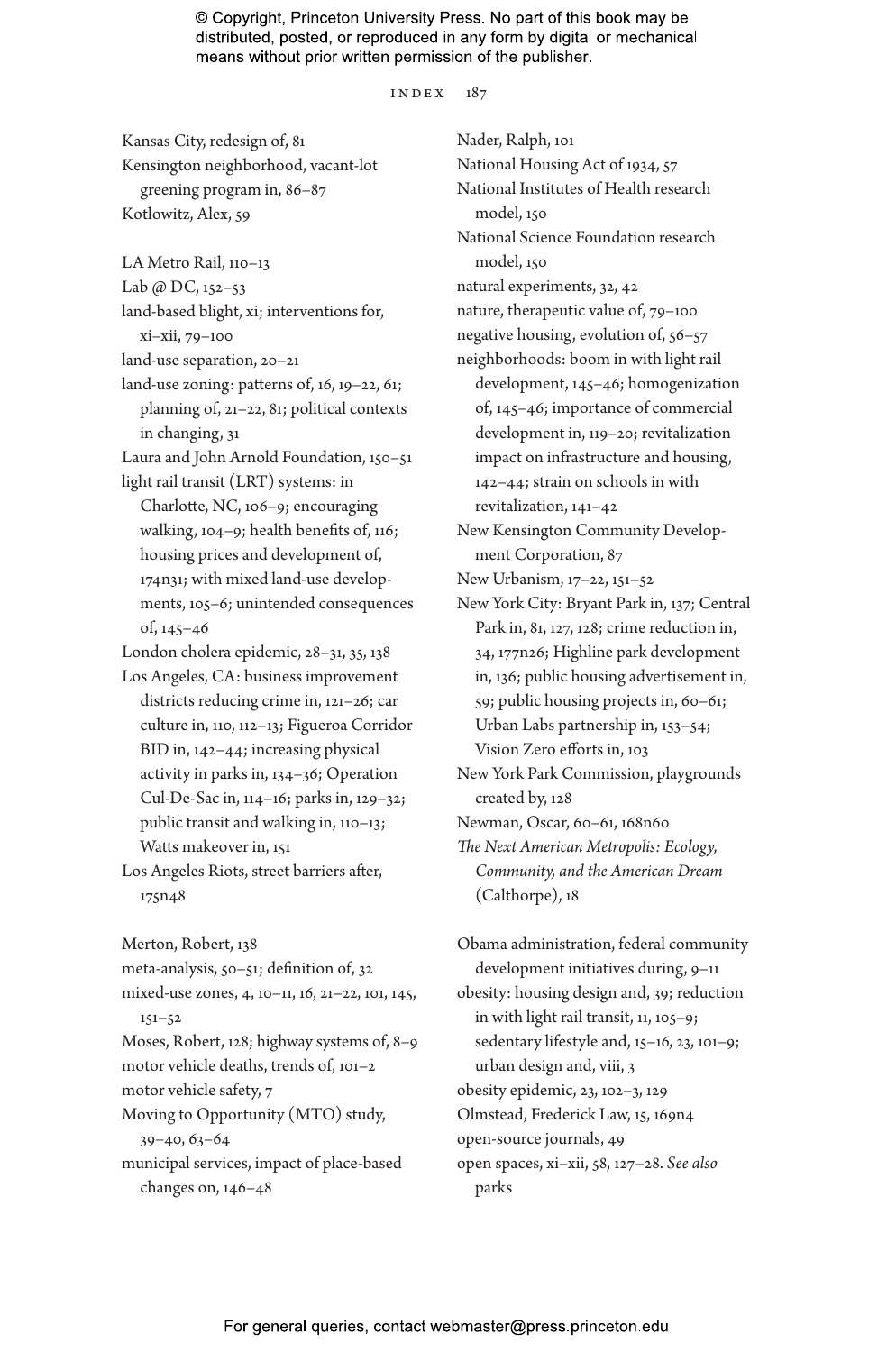#### 188 index

park advisory boards (PAB), 135 parking, changing meanings of, 79–80 parks: for commercial and recreational interests, 136–37; crime in, 129; design of, xii; development of in U.S., 127–28; efforts to increase use of, 130–32; as fire breaks, 127; improvements of, 130–31; as places for physical activity, 127–34; simple signs to increase activity in, 134–36; size and amenities in, 130; small-scale downtown, 136–37 parkways, 79–80 pedestrian overlay district, 106–7 pedestrian traffic, urban design encouraging, 103–4 Penn Alexander School, strain on, 141–42 Philadelphia, PA: abandoned-housing remediation study in, 74; Doors and Windows Ordinance in, 70–74; green infrastructure in, 80–81; green space in, 18; greening experiment of, 86–93; Greenworks plan in, 82; Neighborhood Transition Initiative of, 70; parks in, 127; physical and mental health benefits of vacant-lot experiment in, 94; Rittenhouse Square in, 137; stormwater management in, 80–81; tax abatement program in, 147; University City District success in, 140–42 Philadelphia LandCare program, 87–93 physical activity: in parks, 127–36; plans promoting, 22–24; signs encouraging, 132–34 Pittsburgh, PA, tree planting program in, 82 place: health and safety impact of, 7–12; importance of, vii–viii, 2–7; shaping lived experience, ix–x place-based changes: biases in, 47–48; causality in, 31–44; for cholera outbreak, 28–29; generalizability of, 44–51; growing interest in, 2; history of, x; impact of on services, 146–48; individually focused, 2–3, 9; political decisions in, 31; reproducibility of, 48–49; scientists in

early planning of, 152; successful, 3–7; transformative power of, 29; unintended consequences of, xiii, 138–46; widespread impact of, 4–5 place-based randomized controlled trials, challenges and limitations of, 40–42 placemaking, viii; engaging public in, 8–9; scientific testing of, viii planned unit-development suburbs, 15 "Planning and Designing the Physically Active Community," 22 playgrounds, 128; crime in, 129 pocket parks, xi–xii, 1, 81 policy implementation, science of, 51 policy labs, 152–53 politics of randomization, 40–41 "popsicle test," 4 Portland, OR, trees and crime in, 83–84 positive action, unintended consequences of, 139–40 poverty: concentration of, 61–64, 75; New Urbanism and, 26; stress and, 32–33 predictions, *versus* causal explanations, 43–44 prison inmates, green space effects on, 94 property tax increases, with gentrification, 76–77 property value increases: in Figueroa Corridor BID, 142–44; impact of on poor residents, 144; with light rail development, 145–46, 174n31 public education campaigns, place-based programs in, 9 public funding sources, 150–51 public health: better homes for, 74–78; degraded housing and, 58–62; greening spaces for, 79–100; urban planning and, 18, 149–50 public housing: as centers of crime, 61–62; degradation of, 58–61; providing transitional housing for poor Southern African Americans, 165n15 public intoxication offenses, lack of data on, 177n23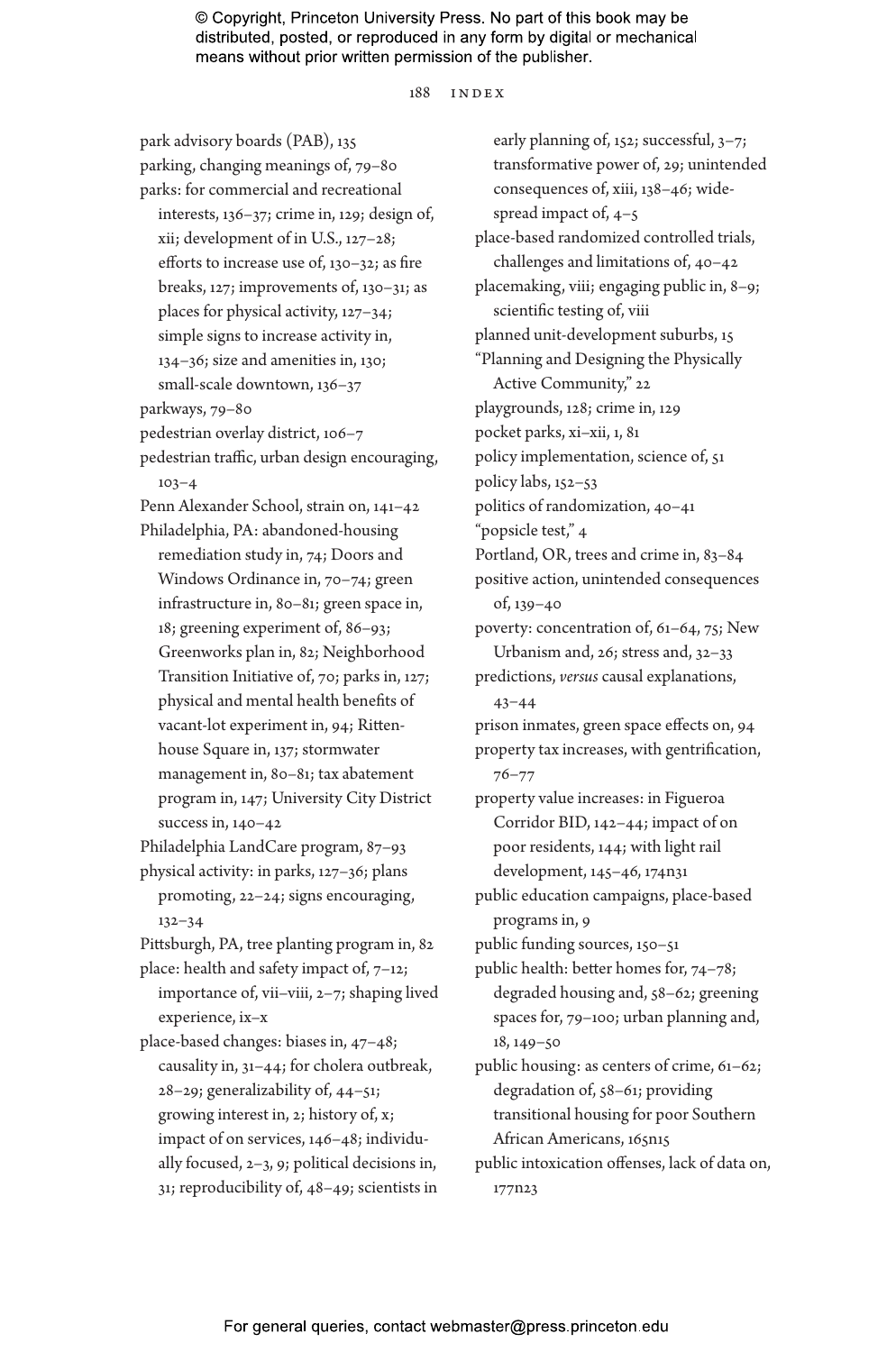index 189

| public sanitation systems, creation of, vii, 13                                 | Rodin, Judith, 140–41                                                           |
|---------------------------------------------------------------------------------|---------------------------------------------------------------------------------|
| public transit: encouraging walking, 104-9;                                     | root causes, 25, 51, 61                                                         |
| in Los Angeles, 110-13. See also light rail                                     | "ruin photography," 55-56                                                       |
| transit (LRT) systems                                                           |                                                                                 |
| public water systems: chlorination of, 5,                                       | safe-streets design, in Figueroa BID,                                           |
| 158n16; creation of, vii                                                        |                                                                                 |
|                                                                                 | $143 - 44$<br>Safe Travel to School programs (US                                |
|                                                                                 | Department of Transportation), 4                                                |
| quasi-experiments, 42-43; definition of, 32;<br>in hierarchy of evidence, 52-53 | safety: better homes for, 74-78; civil                                          |
|                                                                                 | liability standards for, 176n20; of                                             |
|                                                                                 |                                                                                 |
| racial segregation, reduction in, 148                                           | commercial districts, 120-21; defensible<br>space designs for, 168n60; degraded |
| Radiant City design plan, 58                                                    |                                                                                 |
| rail systems. See light rail transit (LRT)                                      | housing and, 58-62; effects of tree                                             |
| systems                                                                         | destruction on, 95-99; greening spaces                                          |
| random sampling, 32, 46-48                                                      | for, 79-100; impact of places on, vii-viii,                                     |
| randomized controlled trials (RCTs), 37; on                                     | $7-12$ ; renovated vacant buildings and,                                        |
| asthma intervention, 67-70; definition                                          | $71 - 74$                                                                       |
| of, 32; in finding causes, 34-35; in                                            | Salt Lake City, UT, public transit users in, 105                                |
| hierarchy of evidence, 52; inadequacy of                                        | sanitation systems, creation of, vii, 13                                        |
| for generalizability, 45-46; limitations of,                                    | Savannah, GA: green space in, 18; original                                      |
| 40-42; place-based, 39-41; reproducibil-                                        | plan for, 19                                                                    |
| ity of, 48-49; value of, 38-39                                                  | scalability, x, 5, 6                                                            |
| recreational spaces, motivating use of,                                         | science: in early place-based project                                           |
| $136 - 37$                                                                      | planning, 152; as guide in city planning,                                       |
| regression to the mean, 35                                                      | 157n4; questionable, viii-ix                                                    |
| relocation programs, 39-40, 63-64                                               | scientific evidence. See evidence-based                                         |
| renters: impact of Empowerment Zones on,                                        | policy                                                                          |
| 9-10; impact of gentrification on, 76,                                          | scientific funding, 150                                                         |
| $147 - 48$                                                                      | scientific research: bias and reproducibility                                   |
| replication, 48                                                                 | of, 47-49; generalizability of, 44-51;                                          |
| reproducibility, 48-49                                                          | systematic review of, 49-50                                                     |
| research, definition of, 44                                                     | scientific testing, viii; in evaluation success                                 |
| research-practitioner partnerships, ix,                                         | of place-based programs, 11-12                                                  |
| $150 - 55$                                                                      | Seattle, WA: housing development project,                                       |
| reverse causality, 35                                                           | 66-67; public transit users in, 105                                             |
| revitalization policies: effect of, xi; failure                                 | sedentary lifestyle: with changing nature of                                    |
| of, 139                                                                         | work, 23; designs programs to combat,                                           |
| Richard Allen Homes, 60                                                         | 23-24. See also car-dependent culture                                           |
| Rittenhouse Square, 137                                                         | selection bias, 35, 37; in public transit                                       |
| Riverside, Illinois, zoning plan in, 15                                         | studies, 105                                                                    |
| road diets, 103                                                                 | Sharkey, Patrick, 76                                                            |
| Robert Taylor Homes, trees and crime at,                                        | Sharpe, Julie McGee, 145                                                        |
| $84 - 86$                                                                       | signs: to increase physical activity in parks,                                  |
| Robert Wood Johnson Foundation, 149                                             | 134-36; to increase use of stairs, 132-34                                       |
|                                                                                 |                                                                                 |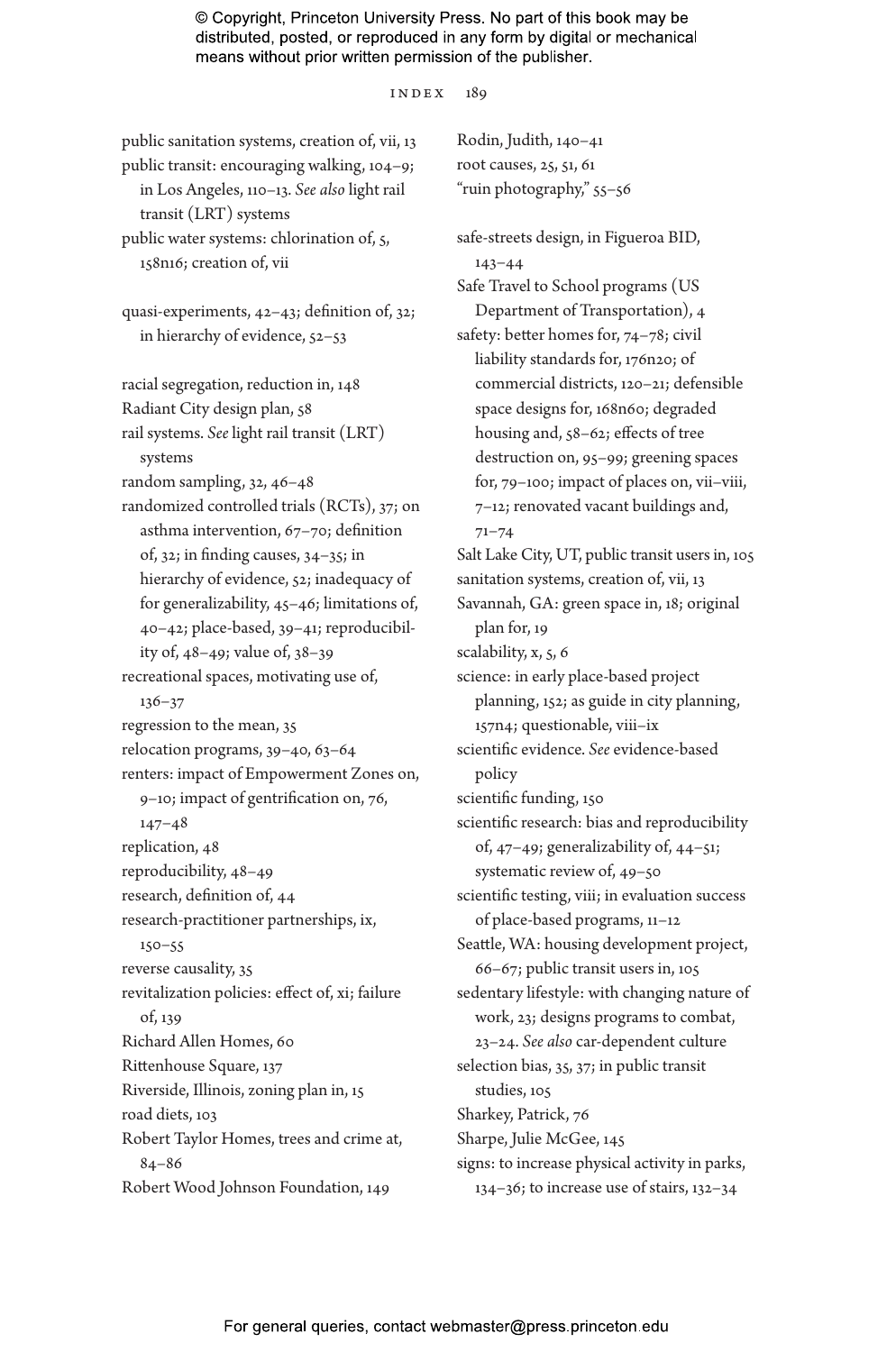#### 190 index

simplicity, x; sustainability and,  $5-7$ single-use zoning, 15–16 slum clearance projects, 58 small-scale field experiments, 151–52 Smart Growth Coalition, 4 Snow, John, 28–29, 35, 41, 138; cholera map of, 30 Soho cholera outbreak, 28–30, 35, 41 Soublet, Yvonne, 114 South Boulevard corridor, Charlotte, revitalization of, 145–46 stair use, signs encouraging, 132–34 statistical modeling, 43 stormwater management, 66, 80–81 street safety advocacy alliances, 103–4 streets: cul-de-sac *versus* through, 114–16; designed to connect people, 151–52; environments of, xii; grid system of, 4, 21–22, 80; removal of car lanes in, 143–44. *See also* highway infrastructure structural changes, 3–4 study designs, ranking of, 52–53 suburban zone laws, 15–16 suburbanization: Jacobs's fight against, 17; as unsustainable, 18 superblocks, 17 surveillance, maximizing, 24–25 sustainability,  $5-7$ sustainability plans, 82–83 systematic review, 32

tax abatement programs, 77, 147 tax increment financing (TIF) districts, 128, 146–47 territoriality, promoting, 25 theoretical perspectives, xiii therapeutic landscapes, 79 *There Are No Children Here* (Kotlowitz), 59 time order, 35–36 time-series study, 53 Toledo, OH, destruction of ash trees in, 96–97 top-down planning models, 8

traffic barriers: crime and, 115–16; after Los Angeles Riots, 175n48 traffic flow: impact of Figueroa BID on, 143–44; light rail transit (LRT) system and, 106 traffic safety improvements, 101–2 transit-oriented development, neighborhood boom with, 145–46 transportation systems, xii, 1. *See also* light rail transit (LRT) systems Tree Pittsburgh, 82 trees: beetle infestations of, 95–99; crime-fighting, 83–86; health and safety benefits of, 81–82, 93–99; number of on earth, 83; planting programs for, 82–83 unintended consequences, xiii, 138–39; of Figueroa BID success, 142–44; of light rail development, 145–46; of place-based changes, 146–48; of positive action, 139–40; of University City District success, 140–42 University City District, Philadelphia, unintended consequences of development of, 140–42 University of Chicago, Urban Labs of, 153 urban design: encouraging overreliance on cars, 103; isolated development of, x, 26; to reduce driving, 102–3 Urban Forest Master Plan, 82 urban grid design, power of, 18–19 Urban Labs, 153–54 urban planning: definition of, 149; partnership with scientists in, 149–50, 157n4; public health and, 18, 149–50 urban sprawl, 18 urban village designs, 19th-century, 20–22

vacant houses, 74–75; economic costs of, 65; number of in U.S., 74; redevelopment of, 64–65; related to property-value losses, crime and disease, 65; renovated, 71–72